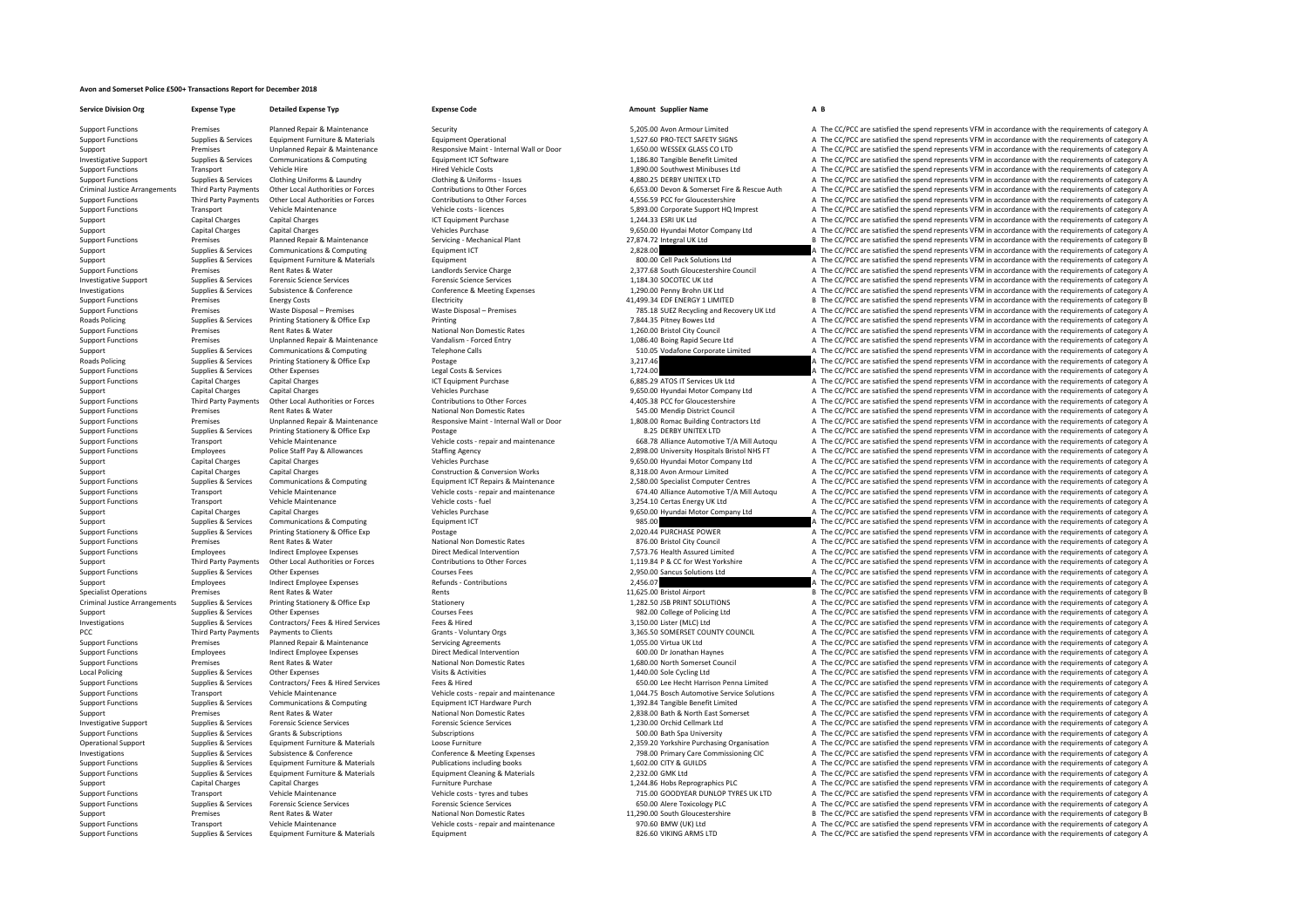Support Functions Third Party Payments Other Local Authorities or Forces Contributions to Other Forces 4,445.51 PCC for Gloucestershire <sup>A</sup> The CC/PCC are satisfied the spend represents VFM in accordance with the requirements of category A

Supplies & Services Communications & Computing Equipment ICT Repairs & Maintenance 52,800.00 Gartner UK Limited C The CC/PCC are satisfied the spend represents VFM in accordance with the requirements of category C Roads Policing Supplies Services Equipment Furniture & Materials Equipment Equipment of the Supplies Comment of the Supplies Adventuation Power Supplies Adventuation Power Supplies Adventuation Power Supplies A The CC/PCC Support Functions Premises Rent Rates Rent Rates National Non Domestic Rates 2, 235.00 South Gloucestershire A The CC/PCC are satisfied the spend represents VFM in accordance with the requirements of category A The CC/PC a Support Functions Supplies & Services Professional Fees & Consultancy Professional Fees & Consultancy Professional Fees & Consultancy Professional Fees & Consultancy Support Functions Supplies & Services Contractors/ Fees Supplies & Services Contractors/ Fees & Hired Services Fees & Hired Fees & Hired Fees & Hired 1,000.00 Resilience SW Ltd A The CC/PCC are satisfied the spend represents VFM in accordance with the requirements of category A Support Capital Charges Capital Charges Capital Charges Furniture Purchase Furniture Purchase 3,246.00 Romac Building Contractors Ltd A The CC/PCC are satisfied the spend represents VFM in accordance with the requirements Investigative Support Supplies & Services Forensic Science Services Forensic Science Services Forensic Science Services Forensic Science Services Forensic Science Services and College of DJS 2,580.00 Systems Technology Con Specialist Operations College of Policing Ltd A The CC/PCC are satisfied the spend represents VFM in accordance with the requirements of category A The CC/PCC are satisfied the spend represents VFM in accordance with the r Support Functions Premises Rent Rates & Water National Non Domestic Rates National Non Domestic Rates 2001 2014 1,416.00 West Somerset Council Rates/Council A The CC/PCC are satisfied the spend represents VFM in accordance Support Functions and Third Party Payments Other Local Authorities or Forces Contributions to Other Forces of the CASS PCC for Gloucestershire and the CC/PCC are satisfied the spend represents VFM in accordance with the re Roads Policing Supplies & Services Equipment European Equipment 1,570.00 Tele Traffic (UK) Limited A The CC/PCC are satisfied the spend represents VEM in accordance with the sourisments of category A Support Functions Premises Premises Rent Rates & Water National Non Domestic Rates National Non Domestic Rates National Non Domestic Rates A The CC/PCC are satisfied the spend represents VFM in accordance with the requirem Support Functions Supplies & Services Professional Fees & Consultancy Professional Fees & Consultancy Professional Fees & Consultancy Professional Fees & Consultancy 910.40 Commercial Transfer Limited A The CC/PCC are sati A The CC/PCC are satisfied the spend represents VFM in accordance with the requirements of category A Specialist Operations Supplies & Services Subsistence Subsistence Subsistence Subsistence Subsistence Subsistence Subsistence Subsistence Subsistence Subsistence Subsistence Subsistence Subsistence Subsistence Subsistence Support Capital Charges Capital Charges Capital Charges (and the spend represents VFM in accordance with the requirements of category A The CC/PCC are satisfied the spend represents VFM in accordance with the requirements Analyse Supplies & Services Communications & Computing Equipment ICT Software Equipment ICT Software 2,866.41 SOFTWARE BOX LTD A The CC/PCC are satisfied the spend represents VFM in accordance with the requirements of cate Support Functions Supplies & Services Professional Fees & Consultancy Professional Fees & Consultancy Professional Fees & Consultancy Consultancy 1,950.00 Dando Surveying Ltd Material A The CC/PCC are satisfied the spend r Support Capital Charges Capital Charges Capital Charges Support Vehicles Purchase 9,650.00 Hyundai Motor Company Ltd A The CC/PCC are satisfied the spend represents VFM in accordance with the requirements of category A The Third Party Payments Other Local Authorities or Forces Contributions to Other Forces Contributions to Other Forces and the CAPCC or estisted the spend represents VFM in accordance with the requirements of category A<br>Transp Support Functions Transport Vehicle Workshops/Maintenance Vehicle Materials Vehicle Materials 1,390.00 GLASSS INFORMATION SERVICES LTD A The CC/PCC are satisfied the spend represents VFM in accordance with the requirements Support Functions Supplies & Services Communications & Computing Equipment ICT Equipment ICT 1,216.80 A The CC/PCC are satisfied the spend represents VFM in accordance with the requirements of category A PCC Third Party Payments Other Local Authorities or Forces Charges - Financial Services Charges Charges Financial Services 13,600.00 B The CC/PCC are satisfied the spend represents VFM in accordance with the requirements o Support Functions Transport Vehicle Maintenance Vehicle Costs – repair and maintenance 793.43 Westerly Bridgwater A The CC/PCC are satisfied the spend represents VFM in accordance with the requirements of category A The CC A The CC/PCC are satisfied the spend represents VFM in accordance with the requirements of category A Criminal Justice Arrangements Supplies & Services Other Expenses Courses Courses Fees Courses Courses Fees Supplies Courses Courses Fees Supplies Courses Courses Courses Courses Courses Courses Courses Courses Courses and Support Premises Rent Rates & Water National Non Domestic Rates National Non Domestic Rates and A The CC/PCC are satisfied the spend represents VFM in accordance with the requirements of category A The CC/PCC are satisfied Support Premises Rents Rents Rents Rents Rents and maintenance and the Support Rent Rates Rent Rents A The CC/PCC are satisfied the spend represents VFM in accordance with the requirements of category A The CC/PCC are sati Support Functions Transport Vehicle Maintenance Vehicle Costs - repair and maintenance 2,670.85 SJ Cook & Sons Ltd A The CC/PCC are satisfied the spend represents VFM in accordance with the requirements of category A Theor Support Transport Vehicle Maintenance Vehicle costs – fuel Vehicle costs – fuel vehicle costs – fuel 35,943.30 Arval UK Ltd B The CC/PCC are satisfied the spend represents VFM in accordance with the requirements of categor Third Party Payments Other Local Authorities or Forces Contributions to Other Forces Contributions to Other Forces and AJ71.84 PCC for Gloucestershire and ATHe CC/PCC are satisfied the spend represents VFM in accordance wi Supplies & Services Communications & Computing Computing Equipment ICT Repairs & Maintenance 12,700.00 Gartner UK Limited B The CC/PCC are satisfied the spend represents VFM in accordance with the requirements of category Support Functions Transport Vehicle Maintenance Vehicle Costs - Wehicle costs - tyres and tubes 1,288.00 GOODYEAR DUNLOP TYRES UK LTD A The CC/PCC are satisfied the spend represents VEM in accordance with the requirements Support Functions Premises Rent Rates & Water Water Charges/Sewerages 1,664.95 Water2Business A The CC/PCC are satisfied the spend represents VFM in accordance with the requirements of category A Support Capital Charges Capital Charges Capital Charges Support Vehicles Purchase 9,650.00 Hyundai Motor Company Ltd A The CC/PCC are satisfied the spend represents VFM in accordance with the requirements of category A The Support Capital Charges Capital Charges Capital Charges Wehicle Conversions Vehicle Conversions 8,554.17 BMW (UK) Ltd A The CC/PCC are satisfied the spend represents VFM in accordance with the requirements of category A Th Roads Policing Supplies & Services Subsistence & Conference Accommodation 445.00 Institute of Traffic Accident Inves A The CC/PCC are satisfied the spend represents VFM in accordance with the requirements of category A The Support Functions Supplies & Services Equipment Furniture & Materials Equipment Cleaning & Materials Equipment Cleaning & Materials 2,028.75 PRO-TECT SAFETY SIGNS A The CC/PCC are satisfied the spend represents VFM in acco Support Functions Supplies & Services Professional Fees & Consultancy Professional Fees & Consultancy Professional Fees & Consultancy and a The CC/PCC are satisfied the spend represents VFM in accordance with the requireme Support Functions Supplies & Services Professional Fees & Consultancy Professional Fees & Consultancy Professional Fees & Consultancy Professional Fees & Consultancy Professional Fees & Consultancy 21,760.80 B The CC/PCC a Support Functions Premises Premises Energy Costs Category A Coll 8,197.28 CORONA ENERGY RETAIL A LTD A The CC/PCC are satisfied the spend represents VFM in accordance with the requirements of category A Cube Support Functi A The CC/PCC are satisfied the spend represents VFM in accordance with the requirements of category A Support Capital Charges Capital Charges Capital Charges Construction & Conversion Works 27,822.78 Alun Griffiths (Contractors) Ltd B The CC/PCC are satisfied the spend represents VFM in accordance with the requirements of Operational Support Supplies & Services Other Expenses Vertres Vertres Vet Frees & Supplies Vet Frees A Supplies Veterinary Hospital A The CC/PCC are satisfied the spend represents VFM in accordance with the requirements o Inversic Science Services Forensic Science Support Supplies Forensic Science Services Forensic Science Services Forensic Support A The CC/PCC are satisfied the spend represents VFM in accordance with the requirements of ca Local Policing Third Party Payments Payments of Clients Grants Clients Grants Voluntary Orgs Grants Crants Grants Grants Council C The CC/PCC are satisfied the spend represents VFM in accordance with the requirements of ca Investigative Support Support Support Support Support Support Support Support Services Forence Services Forensic Science Services Forensic Science Services Forensic Science Services and a state of the Support A The CC/PCC Support Functions Transport Vehicle Maintenance Vehicle Maintenance Vehicle costs repair and maintenance S86.11 SJ Cook & Sons Ltd A The CC/PCC are satisfied the spend represents VFM in accordance with the requirements of Investigations Supplies & Services Other Expenses Maintenance of dogs/cats Maintenance of dogs/cats 979.86 Overhill Kennels & Exports A The CC/PCC are satisfied the spend represents VFM in accordance with the requirements Investigative Support Support Support Supplies According to the Supplies of the Support Support Support Support Support Support Support Support Support Support Support Support Support Support Support Support Category A The Criminal Justice Arrangements Supplies & Services Communications & Computing Equipment ICT Software 2,850.00 A The CC/PCC are satisfied the spend represents VFM in accordance with the requirements of category A The Crimina Support Supplies & Services Professional Fees & Consultancy Professional Fees & Consultancy Professional Fees & Consultancy 1,364.05 A The CC/PCC are satisfied the spend represents VFM in accordance with the requirements o Supplies & Services Equipment Furniture & Materials Equipment Equipment Equipment Equipment Equipment and the Services and Equipment and the CC/PCC are satisfied the spend represents VFM in accordance with the requirements Investigations Supplies & Services Professional Fees & Consultancy Professional Fees & Consultancy Professional Fees & Consultancy 647.86 A The CC/PCC are satisfied the spend represents VFM in accordance with the requireme Local Policing Supplies A Services Equipment Furniture & Materials Equipment Equipment 1,179.00 Laerdal Medical Limited A The CC/PCC are satisfied the spend represents VFM in accordance with the requirements of category A Support Functions Supplies & Services Equipment Furniture & Materials Equipment Equipment Equipment Equipment<br>Support Functions Support Functions Transport Wehicle Maintenance Wehicle osts -tyres and tubes and tubes and th Support Functions Transport Vehicle Maintenance Vehicle Costs – tyres and tubes 694.50 GOODYEAR DUNLOP TYRES UK LTD A The CC/PCC are satisfied the spend represents VFM in accordance with the requirements of category A The Specialist Operations Employees Police Pay & Allowances Police Inspector - Basic Pay/NI/Pen 6,196.32 PCC for Wiltshire A The CC/PCC are satisfied the spend represents VFM in accordance with the requirements of category A T Support Support Support Support Support Support Support Support Support Support Support Support Support Support A<br>A The CC/PCC are satisfied the spend represents VFM in accordance with the requirements of category A<br>Ra 000 Support Support Support Support Support Support Support Support Support Support Support Support Support Support<br>Support Functions Manuform and the Support Support Vehicle Costs Press Vehicle costs - types and tubes and tub Support Transport Vehicle Maintenance Vehicle costs – tyres and tubes 751.72 GOODYEAR DUNLOP TYRES UK LTD A The CC/PCC are satisfied the spend represents VFM in accordance with the requirements of category A The COMEAR DUN Support Capital Charges Capital Charges ICT Equipment Purchase 24,147.50 Vysion Ltd B The CC/PCC are satisfied the spend represents VFM in accordance with the requirements of category B and Charges A The CC/PCC are satisf Specialist Operations Premises Premises Premises Energy Costs and Electricity Electricity A The COMENTED A The CC/PCC are satisfied the spend represents VFM in accordance with the requirements of category A Supplies & Serv Support Functions Supplies & Services Forensic Science Services Forensic Science Services Forensic Science Services Forensic Science Services Forensic Science Services Forensic Science Services 585.00 Alere Toxicology PLC Other Expenses<br>
Maintenance of dogs/cats<br>
Maintenance of dogs/cats<br>
Hire of Accommodation<br>
Hire of Accommodation<br>
Hire of Accommodation<br>
A The CC/PCC are satisfied the spend represents VFM in accordance with the requiremen Support Functions Premises Rent Rates & Water Hire of Accommodation Hire of Accommodation 1,870.22 Hilton Bristol A The CC/PCC are satisfied the spend represents VFM in accordance with the requirements of category A Support Capital Charges Capital Charges Capital Charges Construction & Construction & Conversion Fees 4,536.00 BJP Consulting Group Ltd A The CC/PCC are satisfied the spend represents VFM in accordance with the requirement Operational Support Supplies & Services Other Expenses Courses Fees Courses Fees 800.00 Green Risk Assessment Ltd A The CC/PCC are satisfied the spend represents VFM in accordance with the requirements of category A Investigative Support Supplies & Services Forensic Science Services Forensic Science Services Forensic Science Services Forensic Science Services and the services and a Support and the requirements of category A Transport Support Functions Transport Vehicle Maintenance Vehicle Maintenance Vehicle costs – fuel 32,002.72 Arval UK Itd B The CC/PCC are satisfied the spend represents VFM in accordance with the requirements of category B Specialist Operations Employees Police Pay & Allowances Police Inspector - Basic Pay/NI/Pen/Allow 6,531.55 PCC for Wiltshire ASS 1.55 PC for Miltshire ASS 1.55 PCC for Wiltshire ASS 201705 ATHE CC/PCC are satisfied the spe Dealing with the Public Supplies & Services Communications & Computing Airwave Airwave 92,417.45 AIRWAVE SOLUTIONS LTD C The CC/PCC are satisfied the spend represents VFM in accordance with the requirements of category C I Investigative Support Supplies & Services Forensic Science Services Forensic Science Services Forensic Science Services Forensic Science Services Forensic Science Services Forensic Science Services Forensic Science Service Disused Supplies & Services Printing Stationery & Office Exp Printing Printing Printing 3,954.27 XEROX (UK) LTD A The CC/PCC are satisfied the spend represents VFM in accordance with the requirements of category A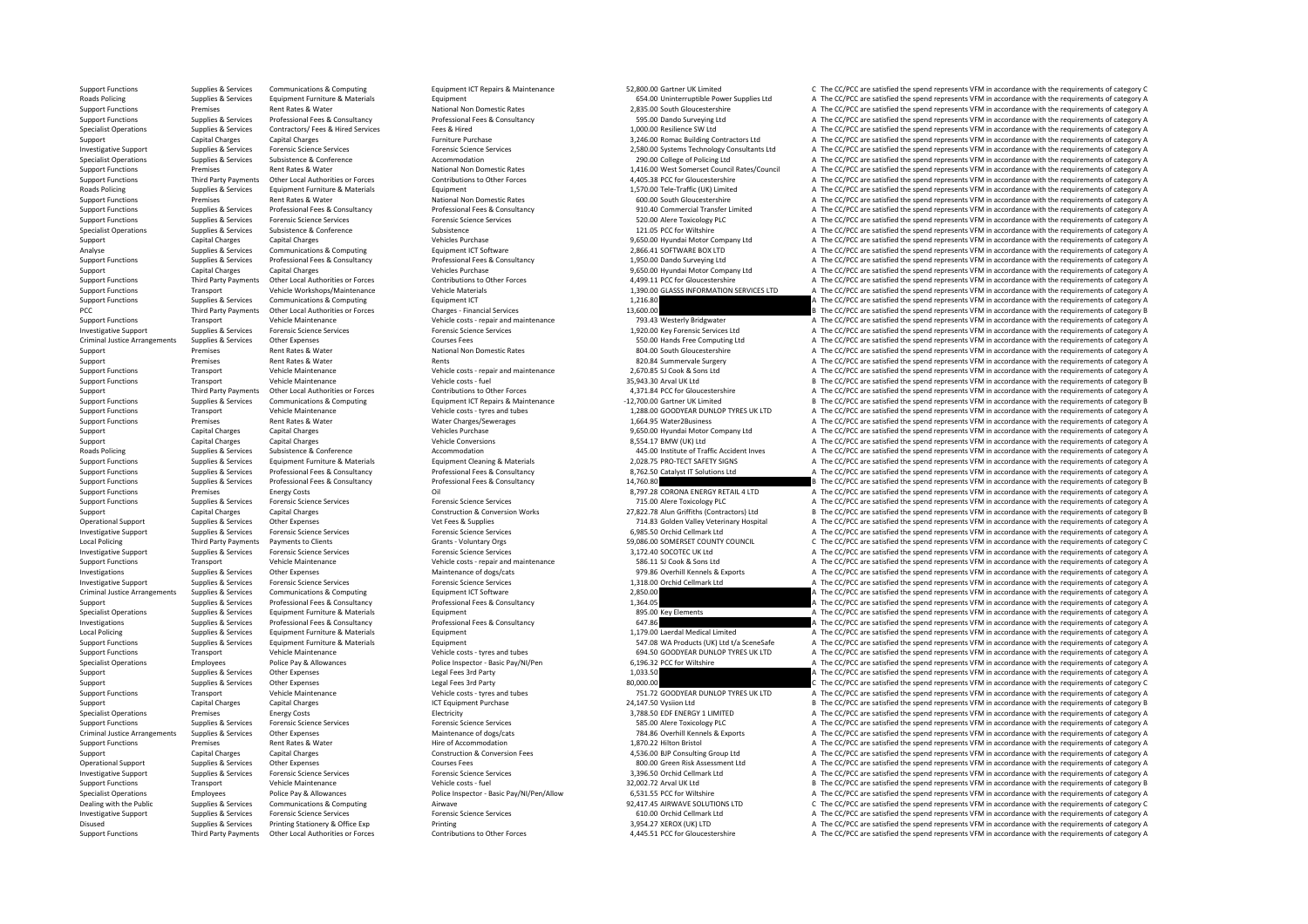Analyse Supplies & Services Subsistence & Conference Conference & Meeting Expenses 825.00 Hilton Bristol A The CC/PCC are satisfied the spend represents VFM in accordance with the requirements of category A The CC/PCC are Support Experimentations of the communications & Communications and the communications of the communications of the communications of the communications of the communications of the communications of the communications of Support Capital Charges Capital Charges Capital Charges Support Vehicles Purchase 9,650.00 Hyundai Motor Company Ltd A The CC/PCC are satisfied the spend represents VFM in accordance with the requirements of category A The PCC Third Party Payments Payments of Clients Scrants Verants - Voluntary Orgs Grants - Voluntary Orgs 37,147.25 Barnardos 37,147.25 Barnardos B The CC/PCC are satisfied the spend represents VFM in accordance with the requi Support Capital Charges Capital Charges Capital Charges Construction & Conversion Fees 750.00 Edmond Shipway A The CC/PCC are satisfied the spend represents VFM in accordance with the requirements of category A Support Sup Support Supplies & Services Other Expenses Material Costs & Services Legal Costs & Services A The CC/PCC are satisfied the spend represents VFM in accordance with the requirements of category A Support Support Support Support Support Support Support Support Support Support Support Support Support Support Support Support Support Support Support Support Support Support Support Support Support Support Support of the Promises and planned Benair & Maintenance Planned Maint - Ext Wall Window or Door and Ranned Maint - Ext Wall Window or Door and Ranned Context Context Context of category A The CC/PCC are satisfied the spend represents VE Support Premises Rent Rates & Water National Non Domestic Rates 786.16 North Somerset Council <sup>A</sup> The CC/PCC are satisfied the spend represents VFM in accordance with the requirements of category A Support Functions Supplies & Services Communications & Computing Equipment ICT Repairs & Maintenance 2,419.00 Basware Holdings Limited A The CC/PCC are satisfied the spend represents VFM in accordance with the requirements Investigative Support Support Support Support Services Forenic Science Services Forensic Sciences Control Services 2,492.00 Orchid Cellmark Ltd A The CC/PCC are satisfied the spend represents VFM in accordance with the req Criminal Justice Arrangements Supplies & Services Contractors/ Fees & Hired Services Fees & Hired Fees & Hired Fees & Hired Fees & Hired Fees & Hired Fees & Hired Fees & Hired Fees & Hired Fees & Hired Fees & Hired Fees Mi Support Functions Employees Police Staff Pay & Allowances Staffing Agency Staffing Agency Staffing Agency Staffing Agency Staffing Agency Staffing Agency Staffing Agency Staffing Agency Staffing Agency Staffing Agency Staf Support Functions Supplies & Services Printing Stationery & Office Exp Postage Printing Stationery & Office Exp Postage 1,566.96 PURCHASE POWER A The CC/PCC are satisfied the spend represents VFM in accordance with the req Criminal Criminal Arrangements Supplies Arrangements Supplies Arrangements Courses Fees 2,734.00 Courses 2,734.00 College of Policing Ltd A The CC/PCC are satisfied the spend represents VFM in accordance with the requireme Specialist Operations Employees Police Staff Pay & Allowances Police Staff - Basic Pay Police Staff - Basic Pay<br>Support Functions B The CC/PCC are satisfied the spend represents VFM in accordance with the requirements of c Communications & Computing Equipment ICT Repairs & Maintenance 50,000.00 Reveal Media Ltd C The CC/PCC are satisfied the spend represents VFM in accordance with the requirements of category C<br>
Police Staff David Multiply a Specialist Operations Employees Police Staff Pay & Allow and Overtime Police Staff - Add Hrs/NI/Overtime 603.69 PCC for Wiltshire 60.69 PCC for Wiltshire A The CC/PCC are satisfied the spend represents VFM in accordance wi Specialist Operations Center Vehicle Costs repair and maintenance and the Maintenance 1.00 A The CC/PCC are satisfied the spend represents VFM in accordance with the requirements of category A The CO/PCC are satisfied the Support Functions Premises Rent Rates & Water National Non Domestic Rates 75,429.00 Sedgemoor District Council C The CC/PCC are satisfied the spend represents VFM in accordance with the requirements of category C Support Capital Charges Capital Charges Vehicles Purchase 9,650.00 Hyundai Motor Company Ltd A The CC/PCC are satisfied the spend represents VFM in accordance with the requirements of category A Support Functions Supplies & Services Catering Catering Catering Catering Catering Catering Catering Catering Catering Catering Catering Catering Catering Catering Catering Catering Catering Catering Catering Catering Cate Analyse Transport Vehicle Allowances Travel fares Travel fares Travel fares and the CC/PCC are satisfied the spend represents VFM in accordance with the requirements of category B and the CC/PCC are satisfied the spend rep Investigations Supplies & Services Catering Catering Catering Catering Catering Catering Catering Catering Catering Catering Supplies and the CC/PCC are satisfied the spend represents VFM in accordance with the requirement Transport Vehicle Maintenance Vehicle Costs - fuel 7,633.89 Certas Energy UK Ltd A The CC/PCC are satisfied the spend represents VFM in accordance with the requirements of category A The CC/PC are satisfied the spend repre Operational Support Supplies & Services Equipment Furniture & Materials Equipment Operational Equipment Operational 5,626.28 Red One Ltd A The CC/PCC are satisfied the spend represents VFM in accordance with the requiremen Support Functions Supplies & Services Communications & Computing Equipment ICT Software Equipment ICT Software 4,984.69 Everbridge Europe Limited A The CC/PCC are satisfied the spend represents VFM in accordance with the r Equipment Repairs & Maintenance<br>
201659.15 INSIGHT DIRECT (UK) LTD A The CC/PCC are satisfied the spend represents VFM in accordance with the requirements of category A<br>
2016 - A The CC/PCC are satisfied the spend represen Support Capital Charges Capital Charges Capital Charges Capital Charges Vehicles Purchase 9,650.00 Hyundai Motor Company Ltd A The CC/PCC are satisfied the spend represents VFM in accordance with the requirements of catego Support Functions Premises Premises Rent Rates & Water National Non Domestic Rates National Non Domestic Rates 6,951.00 Bristol City Council A The CC/PCC are satisfied the spend represents VFM in accordance with the requir Support Functions Premises Planned Repair & Maintenance Servicing Agreements Servicing Agreements 1,055.00 Virtua UK Ltd A The CC/PCC are satisfied the spend represents VFM in accordance with the requirements of category A Fremises Energy Costs Costs Cas Cas Cas Case Content Costs Category A The CC/PCC are satisfied the spend represents VFM in accordance with the requirements of category A The COSTS Category A The CC/PCC are satisfied the s Roads Policing Supplies & Services Equipment Eurniture & Materials Equipment Equipment 612.99 CLIFTON CANVAS DEVELOPMENTS LTD A The CC/PCC are satisfied the spend represents VFM in accordance with the requirements of categ Support Functions Premises Energy Costs Gas Gas Gas Support Punctions and CORONA ENERGY RETAIL 4 LTD A The CC/PCC are satisfied the spend represents VFM in accordance with the requirements of category A Support Functions Premises Rent Rates & Water Mater Charges Mater Charges/Sewerages Semeland Support Functions A The CC/PCC are satisfied the spend represents VFM in accordance with the requirements of category A The conte Sunning Sunning Service Services Professional Fees & Consultancy Professional Fees & Consultancy Professional Fees & Consultancy Professional Fees & Consultancy Professional Fees & Consultancy Professional Fees & Consultan Criminal Justice Arrangements Supplies & Services Other Expenses Company Maintenance of dogs/cats Maintenance of dogs/cats 595.00 Overhill Kennels & Exports A The CC/PCC are satisfied the spend represents VFM in accordance Operational Support Supplies & Services Other Expenses 2008 Vet Fees & Supplies Vet Fees & Supplies 2,211.55 B & W Equine Group Ltd A The CC/PCC are satisfied the spend represents VFM in accordance with the requirements of Support Functions Premises Rent Rates & Water National Non Domestic Rates 1,815.00 Mendip District Council A The CC/PCC are satisfied the spend represents VFM in accordance with the requirements of category A The CONTECT A Support Functions Premises Rent Rates & Water Rents Rents Rents Rents Rents Rents Rents Rents Rent Rents Rents 8,250.00 FPG (UK) Ltd A The CC/PCC are satisfied the spend represents VFM in accordance with the requirements o Support Functions Premises Planned Repair & Maintenance CCTV CCTV 4,177.25 Sovereign Fire & Security Ltd A The CC/PCC are satisfied the spend represents VFM in accordance with the requirements of category A The CONCES CONT A The CC/PCC are satisfied the spend represents VFM in accordance with the requirements of category A Operational Support Supplies & Services Equipment Furniture & Materials Equipment Operational Equipment Operational 2,791.00 RK Access Ltd A The CC/PCC are satisfied the spend represents VFM in accordance with the requirem Support Premises Rent Rates & Water Rents Rents Rents Rents Rents Rents Rents Rents Rents Rents Rents Rents 15,470.00 Kingsmead of Bath B The CC/PCC are satisfied the spend represents VFM in accordance with the requirement Pathologists reports<br>
3,224.00 Dr R J Delaney A The CC/PCC are satisfied the spend represents VFM in accordance with the requirements of category A<br>
4. The CC/PCC are satisfied the spend represents VFM in accordance with t Support Functions Supplies & Services Clothing Uniforms & Laundry Clothing & Uniforms – Issues 1,172.50 DERBY UNITEX LTD A The CC/PCC are satisfied the spend represents VFM in accordance with the requirements of category A Contributions of the Contribution of Contributions of Contributions of Contributions of the Forces and the CONCOLECT ACTIVE ACTIVE ACTIVE ACTIVE ACTIVE AREA ACTIVE AND THE CONCORREGIST AND THE CONTRIBUTION OF THE CONTRIBUT B. The CC/PCC are satisfied the spend represents VEM in accordance with the requirements of category B. Support Functions Support Premises Maintene Expansive Maintenance Maintene Responsive Maintene Herral Wall or Door<br>1997.00 Courses and the CALC And Antene A The CCPCC are astisfied the spend represents VFM in accordance wi Other Expenses Courses Fees Courses Fees 2,477.00 College of Policing Ltd A The CC/PCC are satisfied the spend represents VFM in accordance with the requirements of category A The CC/PCC are satisfied the spend represents Support Capital Charges Capital Charges Purchase 9,650.00 Hyundai Motor Company Ltd A The CC/PCC are satisfied the spend represents VFM in accordance with the requirements of category A Local Policing Supplies Analysies Services Equipment Euriniture & Materials Equipment Equipment Equipment Equipment Pure and the COLON SECURITY LTD A The CC/PCC are satisfied the spend represents VFM in accordance with the Support Functions Supplies & Services Printing Stationery & Office Exp Postage Printing Stationery & Office Exp Postage Postage Printing Postage Printing Premiers of category A The CC/PCC are satisfied the spend represents Support Functions Premises Energy Costs Energy Costs Gas Category A Cases Cases Gas 1,621.92 CORONA ENERGY RETAIL 4 LTD A The CC/PCC are satisfied the spend represents VFM in accordance with the requirements of category A Support Functions Supplies & Services Printing Stationery & Office Exp Printing Printing Printing Printing Printing Bureau Printing Printing Bureau Printing and Definition and Definition and Definition and Definition and D Support Capital Charges Capital Charges Vehicles Purchase Vehicles Purchase 18,430.00 Telefonica UK Limited B The CC/PCC are satisfied the spend represents VFM in accordance with the requirements of category B Support Functions Premises Premises Rent Rates & Water National Non Domestic Rates National Non Domestic Rates National Rent Rates And A The CC/PCC are satisfied the spend represents VFM in accordance with the requirements Support Capital Charges Capital Charges Capital Charges Construction & Construction & Conversion Works 92,085.00 Midas Construction Ltd C The CC/PCC are satisfied the spend represents VFM in accordance with the requirement Premises Rent Rates & Water Rents Support Rents Rents Rents Rents Rents Rents Rents Rents Rents Rent Rates and Rents Rents Rents Rents Rents Rents Rents Rents Rents Rents Rents Rents Rents Rents Rents Rents Rents Rents Ren Support Functions Supplies & Services Contractors/ Fees & Hired Services Fees & Hired Expansives Fees & Hired Contractors/ Fees & Hired Fees & Hired Contractors Fees & Hired Contractors/ Fees & Hired Fees & Hired Contracto Support Premises Rent Rates & Water Premises Premises Premises Premises Premises Premises Premises Premises Premises Premises Premises Premises Premises Premises Premises Premises Premises and the category C The CC/PCC are EXPECT A SUPPLIES A SUPPLIES A SERVICE AT The CC/PCC are satisfied the spend represents VFM in accordance with the requirements of category A The CC/PCC are satisfied the spend represents VFM in accordance with the require Disused Supplies & Services Printing Stationery & Office Exp Reprographics Reprographics 1,483.78 XEROX (UK) LTD A The CC/PCC are satisfied the spend represents VFM in accordance with the requirements of category A Support Support Support Support Support Support Support Support Support Support Support Support Support Support Support<br>The CC/PCC are satisfied the spend represents VFM in accordance with the requirements of category A The CC/PCC Support Functions Support Functions Support Functions Supplies and A The CC/PCC are satisfied the spend represents VFM in accordance with the requirements of category A The CC/PCC are satisfied the spend represents VFM in Support Functions Premises Rent Rates & Water Water Charges/Sewerages 4,626.41 Water2Business A The CC/PCC are satisfied the spend represents VFM in accordance with the requirements of category A Support Functions Supplies & Services Communications & Computing Equipment ICT Repairs & Maintenance 1,410.00 Sepura PLC A The CC/PCC are satisfied the spend represents VFM in accordance with the requirements of category A Operational Support Supplies & Services Other Expenses Dogs - Food Dogs - Food 2,865.00 Timberbuild Dog Kennels A The CC/PCC are satisfied the spend represents VFM in accordance with the requirements of category A Criminal Justice Arrangements Supplies & Services Contractors/ Fees & Hired Services Fees & Hired Services Fees & Hired Fees & Hired Fees & Hired Fees A Hired Fees A Hired Fees A Hired Fees & Hired Fees A Hired Fees A Hire Operational Support Supplies & Services Equipment Furniture & Materials Loose Furniture Cose Furniture and the COSE Cose of the COSE of the COPCC are satisfied the spend represents VFM in accordance with the requirements o Support Functions Supplies & Services Catering Catering Catering Catering Catering Catering Catering Catering Catering a The CC/PCC are satisfied the spend represents VFM in accordance with the requirements of category A T Support Support Support Support Support Support Support Support Support Support Support Support Support Support<br>Transport Contents of Contents of Center Are and Vehicle Maintenance Vehicle costs repair and maintenance 1,81 Support Functions Transport Vehicle Maintenance Vehicle costs ‐ repair and maintenance Vehicle costs ‐ repair and maintenance 1,817.42 SJ Cook & Sons Ltd A The CC/PCC are satisfied the spend represents VFM in accordance wi Support Functions Supplies & Services Clothing Uniforms & Laundry and Music Laundry & Dry Cleaning and the Support 1,338.63 Royal Devon and Exeter NHS Foundati A The CC/PCC are satisfied the spend represents VFM in accorda Roads Policing Supplies & Services Equipment Furniture & Materials Equipment Equipment 1,935.00 Westcotec Ltd A The CC/PCC are satisfied the spend represents VFM in accordance with the requirements of category A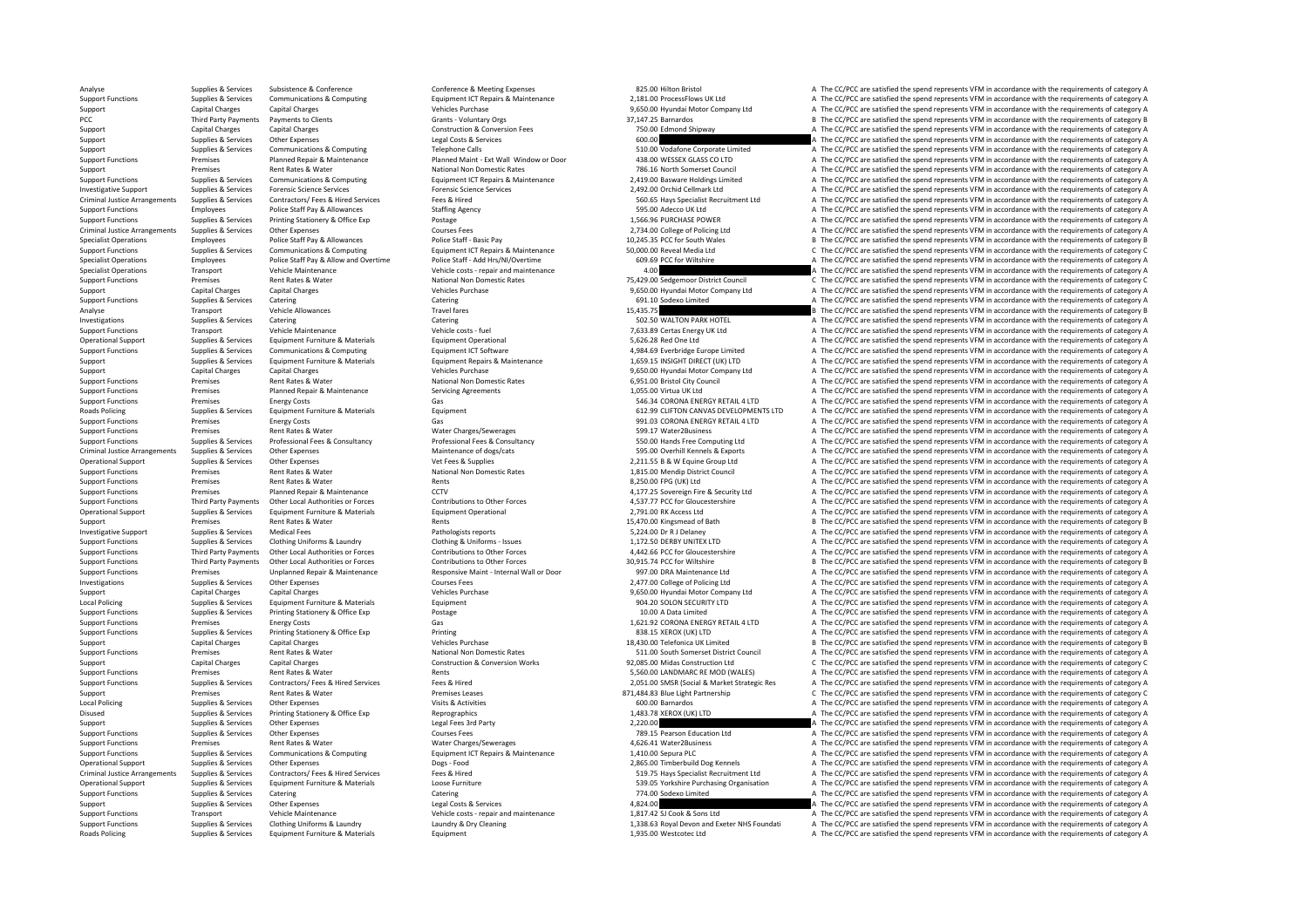Support Functions Premises Planned Repair & Maintenance Servicing - Mechanical Plant and a Servicing - Mechanical Plant a Servicing - Mechanical Plant and a Servicing - Mechanical Plant 867.02 Integral UK Ltd A The CC/PCC Support Experiments of the content of the state of the content of the content of the content of the state of the state of the state of the state of the state of the state of the state of the state of the state of the state Support Capital Charges Capital Charges Capital Charges ICT Equipment Purchase 3,315.09 INSIGHT DIRECT (UK) LTD A The CC/PCC are satisfied the spend represents VFM in accordance with the sequirements of category A Support Functions Premises Unplanned Repair & Maintenance Responsive Maint - Electrical A The CLICALT A The CC/PCC are satisfied the spend represents VFM in accordance with the requirements of category A Criminal Justice A 2,587.50 Hays Specialist Recruitment Ltd A The CC/PCC are satisfied the spend represents VFM in accordance with the requirements of category A (1020.87 CORONA ENERGY RETAIL 4 LTD A The CC/PCC are satisfied the spend repres Support Functions Premises Energy Costs Gas Gas Gas Gas CoRONA ENGY RETAIL 4 LTD A The CC/PCC are satisfied the spend represents VFM in accordance with the requirements of category A Corona Controller and the requirements Operational Support Supplies & Services Equipment Furniture & Materials Equipment Operational Equipment Operational 2,182.40 Interspiro Ltd A The CC/PCC are satisfied the spend represents VFM in accordance with the require Local Policing Supplies Associates A The CC/PCC are satisfied the spend represents VFM in accordance with the requirements of category A The CC/PCC are satisfied the spend represents VFM in accordance with the requirements Support Transport Vehicle Hire Vehicle Hire Hired Vehicle Costs 1,395.00 COUNTY CARS A The CC/PCC are satisfied the spend represents VFM in accordance with the requirements of category A The Support Transport Vehicle Hire 1.72000 Exercises The COPCC are assisted the spend percents VFM in accordance with the requirements of category A Third Party Payments of category A Seference Safeguarding Boards Contribution 2001 2.718.40 BATH & NORTH EAS Support Functions Premiers Premiers Planned Repair & Maintenance Alterations Leading Leading and Maintenance A The CC/PCC are satisfied the spend represents VFM in accordance with the requirements of category A The CC/PCC Support Functions Supplies & Services Contractors/ Fees & Hired Services Fees & Hired Fees & Hired Press Hired Fees & Hired Fees & Hired Fees & Hired Fees & Hired Fees & Hired Fees & Hired Fees & Hired Fees & Hired Fees Mu Examples Cleaning & Domestic Supplies Cleaning Charges Cleaning Charges Cleaning Charges Cleaning Charges 15,109.76 Sodexo Limited B The CC/PCC are satisfied the spend represents VFM in accordance with the requirements of Support Supporters Equipment – Consumables Equipment – Consumables Equipment – Consumables 1,065.85 WA Products (UK) Ltd t/a SceneSafe A The CC/PCC are satisfied the spend represents VFM in accordance with the requirements Specialist Operations Supplies & Services Contractors/Fees & Hired Services Fees & Hired Fees & Hired Fees & Hired Fees & Hired Fees & Hired Fees & Hired Fees & Hired Fees & Hired Fees & Hired Fees & Hired Fees and Supplie Roads Policing Supplies & Services Equipment Furniture & Materials Equipment Furniture and A The CC/PCC are satisfied the spend represents VFM in accordance with the requirements of category A Support Functions Premises Rent Rates & Water National Non Domestic Rates National Non Domestic Rates and a spend result of the CC/PCC are satisfied the spend represents VFM in accordance with the requirements of category Operational Support Supplies & Services Equipment Furniture & Materials Loose Furniture Loose Furniture and the CONCENTING CONCENTING CONCENTING Operation A The CC/PCC are satisfied the spend represents VFM in accordance w Supplies & Services Contractors/Fees & Hired Services Fees & Hired Fees & Hired Fees & Hired Fees & Hired Fees & Hired Fees & Hired Mational Non Domestic Rates 1999 and 1041.00 Commercial Transfer Limited A The CC/PCC are Support Functions Premises Rent Rates & Water National Non Domestic Rates 1,799.00 West Somerset Council Rates/Council A The CC/PCC are satisfied the spend represents VFM in accordance with the requirements of category A<br>S Support Transport Vehicle Workshops/Maintenance Vehicle Materials 4,999.00 Nilfisk Ltd A The CC/PCC are satisfied the spend represents VFM in accordance with the requirements of category A Criminal Justice Arrangements Supplies & Services Other Expenses Courses Fees Courses Fees 1,568.00 College of Policing Ltd A The CC/PCC are satisfied the spend represents VFM in accordance with the requirements of categor Support Capital Charges Capital Charges Capital Charges A Computed ICT Equipment Purchase 9,600.00 Avon Armour Limited A The CC/PCC are satisfied the spend represents VFM in accordance with the requirements of category A T Support Functions Transport Vehicle Maintenance Vehicle costs commissioning Vehicle costs in Commissioning 778.46 RSG ENGINEERING LTD A The CC/PCC are satisfied the spend represents VFM in accordance with the requirements Support Premises Energy Costs Electricity 529.70 British Gas Business (Electric) <sup>A</sup> The CC/PCC are satisfied the spend represents VFM in accordance with the requirements of category A Support Functions Supplies & Services Printing Stationery & Office Exp Advertising (not recruitment) 755.25 SOMERSET COUNTY COUNCIL A The CC/PCC are satisfied the spend represents VFM in accordance with the requirements of Support Transport Vehicle Maintenance Vehicle Costs fuel Vehicle costs fuel 7,568.13 Certas Energy UK Ltd A The CC/PCC are satisfied the spend represents VFM in accordance with the requirements of category A The CC/PCC are Police Staff Pay & Allowances Staffing Agency Staffing Agency Support Functions States are apported to the States of the Spend Research A The CC/PCC are satisfied the spend represents VFM in accordance with the requirement Support Transport Vehicle Maintenance Vehicle Maintenance Vehicle Costs **Consumissioning** 1,096.00 Sepura PLC A The CC/PCC are satisfied the spend represents VFM in accordance with the requirements of category A The CC/PCC Support Functions Supplies & Services Equipment Furniture & Materials Materials Equipment Operational Equipment Operational 7,000.00 Ratel Research Services Ltd A The CC/PCC are satisfied the spend represents VFM in accord Supplies & Services Other Expenses Corrections of the Expenses Contributions to Chef Corrections Contributions to Other Forces and The CC/PCC are satisfied the spend represents VFM in accordance with the requirements of ca ontributions to the Forces of the Contributions of the Forces of the CONCO are satisfied the spend represents VFM in accordance with the requirements of category A The CONCO are satisfied the spend represents VFM in accord Support Functions Supplies & Services Professional Fees & Consultancy Professional Fees & Consultancy Professional Fees & Consultancy 1,825.00 Xerox (UK) Ltd Manus A The CC/PCC are satisfied the spend represents VFM in acc Support Functions Supplies & Services Communications & Computing Equipment ICT Software Equipment ICT Software 507.00 Hands Free Computing Ltd A The CC/PCC are satisfied the spend represents VFM in accordance with the requ Support Support Support Support Support Support Support Support Support Support Support Support Support Support<br>Support Functions and Democration of the Support Support Premises and the spend represents VFM in accordance w Premises Rent Rates & Water Rents Rents Rents Rents Rents Rents Rents Rents Rents Rents Rents Rents Rents Rents Rents Rents Rents Rents Rents Rents Rents Rents Rents Rents Rents Rents Rents Rents Rents Rents Rents Rents Re Suppliers & Services For Funder Research Funder Property Controllers and Formulation Channel Channel Channel A Materials For CONSIDER CHANNEL A The CC/PCC are satisfied the spend represents VFM in accordance with the requi Support Functions Supplies & Services Printing Stationery & Office Exp Postage Protage Postage 774.00 PURCHASE POWER A The CC/PCC are satisfied the spend represents VFM in accordance with the requirements of category A Cle Premises Cleaning & Domestic Supplies Cleaning Charges Cleaning Charges Support Cleaning Charges 9,966.27 Sodexo Limited B The CC/PCC are satisfied the spend represents VFM in accordance with the requirements of category B Support Functions Premises Energy Costs Premises Energy Costs Electricity Electricity Electricity Electricity 1,382.10 EDF ENERGY 1 LIMITED A The CC/PCC are satisfied the spend represents VFM in accordance with the require Support Functions Premises Premises Rent Rates & Water Landlord Service Charge Landlords Service Charge 1,571.50 A The CC/PCC are satisfied the spend represents VFM in accordance with the requirements of category A The CO/ A The CC/PCC are satisfied the spend represents VFM in accordance with the requirements of category A Support Functions Employees Police Staff Pay & Allowances Staffing Agency Satisfing Agency Staffing Agency Staffing Agency Staffing Agency Staffing Agency Staffing Agency Staffing Agency Stategory A The CC/PCC are satisfie Support Functions Transport Vehicle Maintenance Vehicle costs • Vehicle costs - tyres and tubes 1,230.50 GOODYEAR DUNLOP TYRES UK LTD A The CC/PCC are satisfied the spend represents VFM in accordance with the requirements Support Functions Support Functions Support Functions A The CC/PCC are satisfied the spend represents VFM in accordance with the requirements of category A The CC/PCC are satisfied the spend represents VFM in accordance wi Investigative Support Support Support Support Supportes Medical Fees Medical Fees Pathologists reports 2,612.00 DR BN PURDUE A The CC/PCC are satisfied the spend represents VFM in accordance with the requirements of catego Support Support Support Support Support Support Support Support Support Support Support Support Support Support Support Support Support Support Support Support Support Support Support Support Support Support Support Suppor Premises Rent Rates & Water Mational Non Domestic Rates 2,268.00 Bath & North East Somerset A The CC/PCC are satisfied the spend represents VFM in accordance with the requirements of category A Support Functions Supplies & Services Communications & Computing equipment ICT Equipment ICT examples and the CONCE Examples of the CC/PCC are satisfied the spend represents VFM in accordance with the requirements of categ Support Support Supplies & Services Other Expenses Legal Fees 3rd Party Party Regal Fees 3rd Party Party Regal Fees 3rd Party 8,720.50 A The CC/PCC are satisfied the spend represents VFM in accordance with the requirements Third Party Payments of the COVEC are assisted the spend represents VFM in accordance with the requirements of category B Criminal Justice Arrangements Supplies & Services Other Expenses Other Expenses Maintenance of dogs/cats Maintenance of dogs/cats and the service of the COPCC are satisfied the spend represents VFM in accordance with the r Roads Policing Supplies & Services Printing Stationery & Office Exp Postage Professional Fees & Consultancy Postage 887.18 PURCHASE POWER A The CC/PCC are satisfied the spend represents VFM in accordance with the requireme Supplies & Services Professional Fees & Consultancy Professional Fees & Consultancy Professional Fees & Consultancy<br>
3.580.00 Services Applies Are and Are CO/PCC are astisfied the spend represents VFM in accordance with th investigative Sumprint Contribution of the Sumprint of Sumprint Sumprint Sumprint Sumprint Sumprint Sumprint Sumprint Sumprint Sumprint Sumprint Sumprint Sumprint Sumprint Sumprint Sumprint Sumprint Sumprint Sumprint Sumpr PCC Supplies & Services Printing Stationery & Office Exp Printing Printing Printing 297.76 XEROX (UK) LTD A The CC/PCC are satisfied the spend represents VFM in accordance with the requirements of category A Analyse Supplies Analyse Supplies & Services Clothing Uniforms & Laundry Clothing & Uniforms – Issues 2,187.50 Brigantes 2,187.50 Brigantes A The CC/PCC are satisfied the spend represents VFM in accordance with the require Support Functions Supplies & Services Other Expenses Legal Costs & Services Legal Costs & Services Legal Costs & Services Legal Costs & Services Legal Costs & Services Category A The CC/PCC are satisfied the spend represen PORT Supplies Benefit Limited  $\overline{A}$  The CC/PCC are satisfied the spend represents VFM in accordance with the requirements of category A  $\overline{A}$  and  $\overline{A}$  of  $\overline{A}$  are  $\overline{A}$  of  $\overline{A}$  are satisfied the spend Investigative Support Supplies & Services Forensic Science Services Forensic Science Services Forensic Science Services Forensic Science Services and The CC/PCC are satisfied the spend represents VFM in accordance with the Support Functions Supplies & Services Other Expenses Legal Costs & Services Legal Costs & Services Legal Costs & Services 2002 A The CC/PCC are satisfied the spend represents VFM in accordance with the requirements of cate  $S<sub>1</sub>390.00$  VIKING ARMS LTD B The CC/PCC are satisfied the spend represents VFM in accordance with the requirements of category B  $\Delta$  The CC/PCC are satisfied the spend represents VFM in accordance with the requirem Support Eunchmonter Transport Menicle Maintenance Menicle Cost Penicle Costs-repair and maintenance Menicle Cost COLOGINUCESTER ROAD GEARBOXES LTD A The CC/PCC are satisfied the spend represents VFM in accordance with the Criminal Justice Arrangements Supplies & Services Contractors/ Fees & Hired Supplies Contractors/ Fees & Hired<br>
1.750.00 Betsy de Thierry Ltd Arrangements of care and the cryptocare and the cryptocare and the cryptocare sa Local Policing Supplies A Services Other Expenses Courses Fees Courses Fees 1,750.00 Betsy de Thierry Ltd A The CC/PCC are satisfied the spend represents VFM in accordance with the requirements of category A Thierry Ltd A Support Functions Third Party Payments Contribution Contribution Contribution Contribution Contribution Contribution Contribution Contributions to Contributions and the category B a me CC/PCC are satisfied the spend repres Investigations Third Party Payments Other Local Authorities or Forces Contributions to Other Forces Contributions to Other Forces 6,924.33 GMCA – GMP A The CC/PCC are satisfied the spend represents VFM in accordance with t Support Functions Premises Rent Rates & Water National Non Domestic Rates 1,452.00 Sedgemoor District Council A The CC/PCC are satisfied the spend represents VFM in accordance with the requirements of category A Specialist Operations Employees Police Pay & Allowances Police Superintendent - Basic Pay/NI/Pen 83,975.24 PCC for Willtshire Specialist Operations A The CC/PCC are satisfied the spend represents VFM in accordance with the Support Functions Premises Rent Rates & Water National Non Domestic Rates 45,356.00 South Gloucestershire B The CC/PCC are satisfied the spend represents VFM in accordance with the requirements of category B Specialist Operations Supplies & Services Contractors/ Fees & Hired Services Fees & Hired Services Fees & Hired Services Fees & Hired Revices Fees & Hired Revices Fees & Hired Services Fees & Hired 834.96 BOND SOLON TRAINI Substance & Conference Conference & Meeting Expenses Conference & Meeting Expenses 5,016.00 Performance Solutions Consulting Lt A The CC/PCC are satisfied the spend represents VFM in accordance with the requirements of cat Support Transport Vehicle Workshops/Maintenance Vehicle Workshop Vehicle Workshop 3,675.00 Calibration & Consultancy Services A The CC/PCC are satisfied the spend represents VFM in accordance with the requirements of categ Sunnort Eunctions Premies Premies Innlanned Renair & Maintenance Responsive Maint - Floor or Stairs Responsive Maint - Floor or Stairs 1984 88 N & S Flooring (Ristabl) Itd & The CC/PCC are satisfied the spend represents VF Support Functions Premises Rent Rates & Water National Non Domestic Rates 1,776.00 Bath & North East Somerset A The CC/PCC are satisfied the spend represents VFM in accordance with the requirements of category A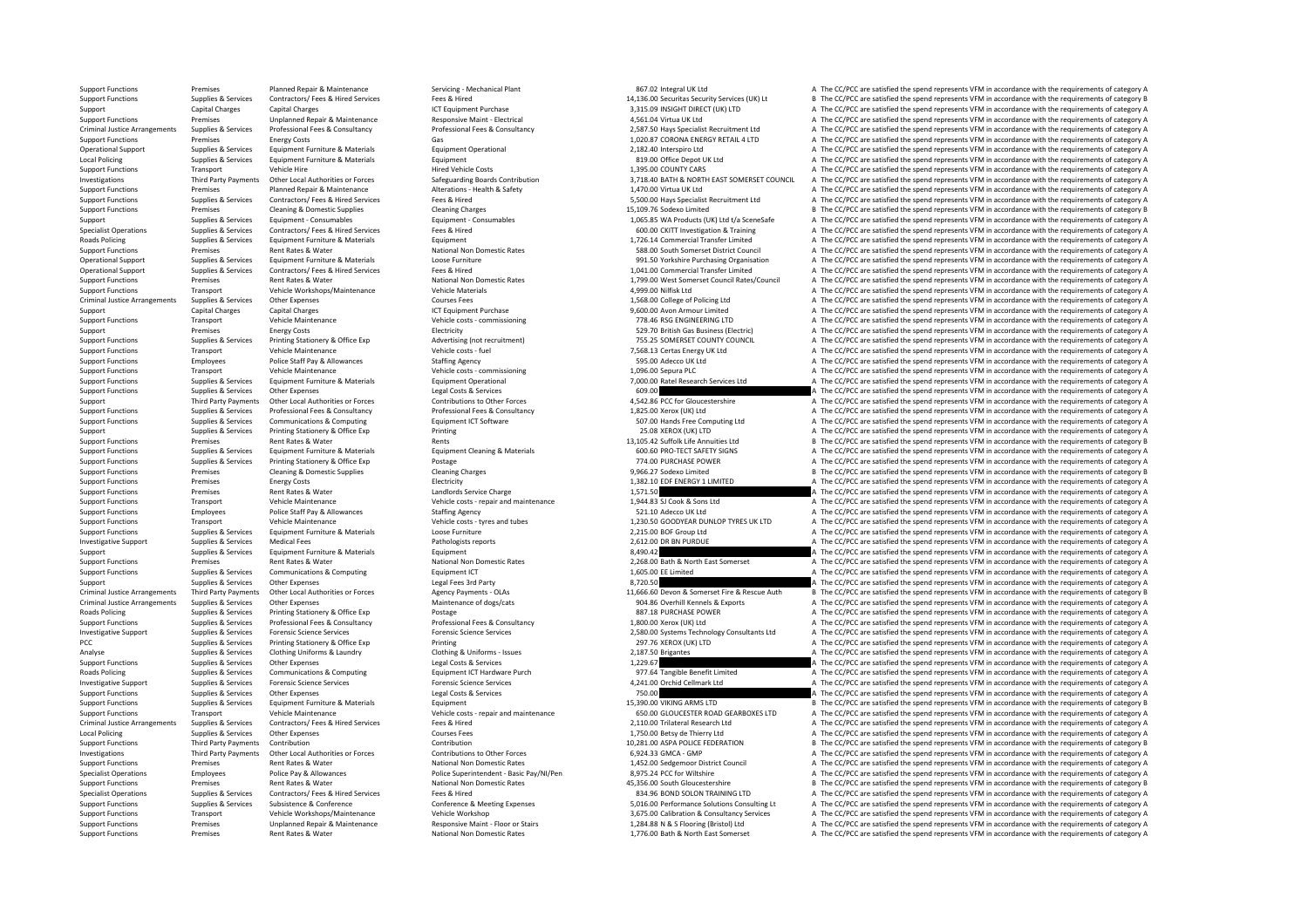Support Functions Supplies & Services Equipment Furniture & Materials Loose Furniture and Experiment Support Functions and the CC/PCC are satisfied the spend represents VFM in accordance with the requirements of category A Support Premises Supering Rent Rates & Water Mater Charges Water Charges/Sewerages and the Supering and the Supering a The CC/PCC are satisfied the spend represents VFM in accordance with the requirements of category A The Support Transport Vehicle Maintenance Vehicle Costs Fuel 286.89 A The CC/PCC are satisfied the spend represents VFM in accordance with the requirements of category A The CC/PCC are satisfied the spend represents VFM in acc Support Capital Charges Capital Charges Capital Charges ICT Equipment Purchase ICT Equipment Purchase 2,350.32 Cablecom Networking Ltd A The CC/PCC are satisfied the spend represents VFM in accordance with the requirements Employees Police Pay, Allow and Overtime Police Chief Inspector - Basic Pay/NI/Pen/Allow 6,853.13 PCC for Gloucestershire A The CC/PCC are satisfied the spend represents VFM in accordance with the requirements of category The CC/PCC are satisfied the spend represents VFM in accordance with the requirements of category A Supplies & Services Professional Fees & Consultancy Professional Fees & Consultancy (Consultancy 1,200.00 Physiotherapy Co Support Support Support Support Support Subsistence Subsistence Conference Conference Conference & Meeting Expenses 500.00 Snow Camp A The CC/PCC are satisfied the spend represents VFM in accordance with the requirements o Other Expenses<br>
Maintenance of dogs/cats<br>
Foulument Cleaning & Materials Materials (Patallace of dogs/cats and the control of the Security of the COPC are satisfied the spend represents VFM in accordance with the requireme Support Functions Supplies & Services Equipment Furniture & Materials Equipment Cleaning & Materials 2,887.65 GMK Ltd A The CC/PCC are satisfied the spend represents VFM in accordance with the requirements of category A Th Support Functions Transport Vehicle Maintenance Vehicle Costs – repair and maintenance Vehicle costs – repair and maintenance 1,604.64 SJ Cook & Sons Ltd A The CC/PCC are satisfied the spend represents VFM in accordance wi Support Functions Supplies & Services Other Expenses Courses Fees 2,497.00 College of Policing Ltd A The CC/PCC are satisfied the spend represents VEM in accordance with the souvisments of category A Support Employees Indirect Employee Expenses Refunds Contributions Refunds Contributions Refunds Contributions 1,144.73 A The CC/PCC are satisfied the spend represents VFM in accordance with the requirements of category A Analyse Supplies & Services Printing Stationery & Office Exp Printing Printing Printing Printing 21.69 XEROX (UK) LTD A The CC/PCC are satisfied the spend represents VFM in accordance with the requirements of category A Th A The CC/PCC are satisfied the spend represents VFM in accordance with the requirements of category A Support Supporters Supporters Other Expenses Legal Fees 3rd Party 2,282.55 2,282.55 A The CC/PCC are satisfied the spend represents VFM in accordance with the requirements of category A Specialist Operations Supplies & Services Communications & Computing Equipment ICT equipment ICT 93.24 A The CC/PCC are satisfied the spend represents VFM in accordance with the requirements of category A Operational Support Supplies & Services Other Expenses Vet Fees & Supplies Vet Fees & Supplies 617.00 Golden Valley Veterinary Hospital A The CC/PCC are satisfied the spend represents VFM in accordance with the requirement Support Functions Supplies & Services Printing Stationery & Office Exp Postage Printing Stationery & Office Exp Postage Postage Postage 16.50 DERBY UNITEX 16.50 DERBY UNITEX 1TD A The CC/PCC are satisfied the spend represe of The CC/PCC are satisfied the spend represents VFM in accordance with the requirements of category A The COMENTED A The CC/PCC are satisfied the spend represents VFM in accordance with the requirements of category A The Support Transport Vehicle Maintenance Vehicle Costs • tyres and tubes 1,261.68 GOODYEAR DUNLOP TYRES UK LTD A The CC/PCC are satisfied the spend represents VFM in accordance with the requirements of category A Criminal Jus Criminal Justice Arrangements Third Party Payments Other Local Authorities or Forces Agency Payments OLAs 11,666.60 Devon & Somerset Fire & Rescue Auth B The CC/PCC are satisfied the spend represents VFM in accordance with Specialist Operations Premises Rent Rates & Water National Non Domestic Rates 1,476.00 North Somerset Council A The CC/PCC are satisfied the spend represents VFM in accordance with the requirements of category A Support Functions Premises Premises Rent Rates & Water Rents Rents Rents Rents Rents Rents Rents Rents Rents Rents Rents Rents Rents Rents Rents and the Support Functions Premises A The CC/PCC are satisfied the spend repre Support Functions Supplies & Services Equipment Furniture & Materials Equipment Cleaning & Materials Equipment Cleaning & Materials 565.00 GMK Ltd A The CC/PCC are satisfied the spend represents VFM in accordance with the Specialist Operations Premises Access Rent Rates Assembly 2008 Apple CC/PCC are satisfied the spend represents VFM in accordance with the requirements of category B and the spend represents VFM in accordance with the requi Criminal Justice Arrangements Supplies & Services Communications & Computing Computing Equipment Purchase Equipment Purchase Purch 7,325.00 Savannah Holdings 7,325.00 Savannah Holdings A The CC/PCC are satisfied the spend Support Capital Charges Capital Charges Capital Charges ICT Equipment Purchase 28,643.90 ATOS IT Services Uk Ltd B The CC/PCC are satisfied the spend represents VFM in accordance with the requirements of category B The CC/ Support Capital Charges Capital Charges Capital Charges Charges Charges Capital Charges Other Plant Charges Other Plant Are requirements of category B The CC/PCC are satisfied the spend represents VFM in accordance with th Curriculus Contractor (September 2007) For the Contractor (September 2008) For the Contractor (September 2008) For the Contractor of the Contractor (September 2008) For the Contractor (September 2008) For the Contractor of Support Supplies & Services Other Expenses Legal Fees 3rd Party Party Care and the Support Legal Fees 3rd Party Party 11,000.00 B The CC/PCC are satisfied the spend represents VFM in accordance with the requirements of cat Payments to Clients Cramic Voluntary Orgs 20,000.00 Julian House B The CC/PCC are satisfied the spend represents VFM in accordance with the requirements of category B The CC/PCC are satisfied the spend represents VFM in ac Support Premises Cleaning & Domestic Supplies Cleaning Charges Cleaning Charges Cleaning Charges Cleaning Charges Cleaning Charges Cleaning Charges Cleaning Charges Cleaning Charges S13.00 Crime scene cleaning UK Ltd A The Employees Police Staff Pay & Allowances Police Staff - Police Staff - Police Pension Police Staff - Police Staff - Police Pension Police Pension 287,518.00 Somerset County Council Pension Fun C The CC/PCC are satisfied the Functions Energy Costs **Energy Costs** Gas **Gas Gas CRONA ENERGY RETAIL 4 LTD** A The CC/PCC are satisfied the spend represents VFM in accordance with the requirements of category A Criminal Justice Arrangements Supplies & Services Professional Fees & Consultancy Consultancy Professional Fees & Consultancy Professional Fees & Consultancy Professional Fees & Consultancy Professional Fees & Consultancy Support Capital Charges Capital Charges ICT Equipment Purchase ICT Equipment Purchase 6,937.50 Qlik Tech UK Limited A The CC/PCC are satisfied the spend represents VFM in accordance with the requirements of category A Thir Third Party Payments Contribution Contribution Contribution Contribution Contribution Contribution Contribution Contribution Contribution Contribution Contribution Contribution Contribution Contribution Contribution Contri Support Functions Supplies & Services Clothing Uniforms & Laundry Clothing & Uniforms – Issues Clothing & Uniforms – Support Functions and the CC/PCC are satisfied the spend represents VFM in accordance with the requiremen Premises Unplanned Repair & Maintenance Maintenance Responsive Maint - Electrical and the CASON DETWORK SECURTY SYSTEMS EUROPE (UK A The CC/PCC are satisfied the spend represents VFM in accordance with the requirements of Support Functions Premises Planned Repair & Maintenance Servicing - Lifts Servicing - Lifts 1,448.98 Jackson Lift Services Ltd A The CC/PCC are satisfied the spend represents VFM in accordance with the requirements of cate Support Support Supplies & Services Equipment Furniture & Materials Equipment Equipment Equipment 1,185.00 Emblematic Ltd A The CC/PCC are satisfied the spend represents VFM in accordance with the requirements of category Premises Rent Rates & Water National Non Domestic Rates 7,494.00 Bristol City Council A The CC/PCC are satisfied the spend represents VFM in accordance with the requirements of category A Specialist Operations Transport Vehicle Allowances Medicalist Operations Vehicle Allowances Vehicle Allowances Travel fares Travel fares Travel fares 281.00 a Specialist Operations Travel in accordance with the requirement Support Functions Premises Energy Costs Energy Costs Electricity Electricity Electricity Electricity Functions<br>
Support Functions Canital Charges Canital Charges Canital Charges Canital Charges In the controller and Electr SUPUT CT Equipment Purchase Equipment Charges Capital Charges Capital Charges 2,550.00 ATOS IT Services Uk Ltd A The CC/PCC are satisfied the spend represents VFM in accordance with the requirements of category A The CC/PC Local Policing Supplies Services Other Expenses Visits Activities Visits & Activities Visits & Activities Visits & Activities Services Visits & Activities Visits & Activities Visits & Activities Services Communications & C Support Functions Supplies & Services Communications & Computing Equipment ICT Repairs & Maintenance 1,518.00 BITEA LIMITED A The CC/PCC are satisfied the spend represents VFM in accordance with the requirements of categor Postage 3,813.00 C/PCC are satisfied the spend represents VFM in accordance with the requirements of category A Support Capital Charges Capital Charges Capital Charges Vehicle Conversions Vehicle Conversions 8,554.17 BMW (UK) Ltd A The CC/PCC are satisfied the spend represents VFM in accordance with the requirements of category A Th Support Functions Supplies & Services Equipment Furniture & Materials Equipment Equipment Equipment Equipment Equipment Equipment Equipment and the CC/PCC are satisfied the spend represents VFM in accordance with the requi The CC/PCC are satisfied the spend represents VFM in accordance with the requirements of category A Specialist Operations Transport Vehicle Maintenance Vehicle Costs – commissioning Vehicle Costs – commissioning 44,431.25 B The CC/PCC are satisfied the spend represents VFM in accordance with the requirements of category Premises Rent Rates & Water Mational Non Domestic Rates 1,164.00 North Somerset Council A The CC/PCC are satisfied the spend represents VFM in accordance with the requirements of category A Support Functions Supplies & Services Communications & Computing Equipment ICT Software Equipment ICT Software 736.00 Hands Free Computing Ltd A The CC/PCC are satisfied the spend represents VFM in accordance with the requ Support Functions Transport Vehicle Maintenance Vehicle Maintenance Vehicle Costs **Costs and Support Arry 24,590.06 Arval UK Ltd** B The CC/PCC are satisfied the spend represents VFM in accordance with the requirements of c PCC Supplies & Services Other Expenses External Audit Fee 6,998.00 A The CC/PCC are satisfied the spend represents VFM in accordance with the requirements of category A Support Functions Premises Waste Disposal – Premises Waste Disposal – Premises Waste Disposal – Premises Waste Disposal – Premises 845.60 Perrys Recycling Ltd A The CC/PCC are satisfied the spend represents VFM in accordan Support Functions Supplies & Services Other Expenses Courses Courses Courses Fees Courses Courses Courses Courses Courses Courses Courses Courses Courses Courses Courses Courses Courses Courses Courses Courses Courses Cour A The CC/PCC are satisfied the spend represents VFM in accordance with the requirements of category A Specialist Operations Supplies & Services Insurance Insurance Services Insurance General Insurance General 1,743.95 J&R Baker Properties A The CC/PCC are satisfied the spend represents VFM in accordance with the requiremen Support Functions Third Party Payments Other Local Authorities or Forces Contributions to Other Forces Contributions to Cheffence & Meeting Expenses 4,700.91 PCC for Gloucestershire a The CC/PCC are satisfied the spend rep A The CC/PCC are satisfied the spend represents VFM in accordance with the requirements of category A Investigative Support Supplies & Services Forensic Science Services Forensic Science Services Porensic Science Services Forensic Science Services Forensic Science Services Forencis Corensic Science Services 2,578.95 A NCHO Operational Support Supplies & Services Other Expenses Morses Expenses Horses Forage Horses Forage Horses Forage Horses Forage 1,578.95 A NICHOLS (COW MILLS) LTD A The CC/PCC are satisfied the spend represents VFM in accor Communications & Computing Equipment ICT Repairs & Maintenance (1990) and the CONCERT ASSALT Cubic Transportation Systems Ltd A The CC/PCC are satisfied the spend represents VFM in accordance with the requirements of categ Specialist Operations Subsistence Subsistence Subsistence Subsistence Subsistence Subsistence Subsistence 29.49 PCC for Wiltshire A The CC/PCC are satisfied the spend represents VFM in accordance with the requirements of c Support Functions Premises Unplanned Repair & Maintenance Responsive Maint - Roofs 657.00 WESSEX GLASS CO LTD A The CC/PCC are satisfied the spend represents VFM in accordance with the requirements of category A Criminal Justice Arrangements Supplies & Services Other Expenses Memand costs Remand costs Remand costs 1,563.88 Bidfood A The CC/PCC are satisfied the spend represents VFM in accordance with the requirements of category A Criminal Justice Arrangements Supplies & Services Other Expenses Remand costs Remand costs 1,137.00 WA Products (UK) Ltd t/a SceneSafe A The CC/PCC are satisfied the spend represents VFM in accordance with the requirements Investigative Support Support Support Supporters Other Expenses Courses Fees Courses Fees 5,550.00 LinkedIn Ireland Unlimited Company A The CC/PCC are satisfied the spend represents VFM in accordance with the requirements Investigative Support Support Support Support Supportes Other Expenses Courses Courses Fees Courses Courses Fees 1,980.00 Control‐F Ltd A The CC/PCC are satisfied the spend represents VFM in accordance with the requirement Investigative Support Support Support Support Support Medical Fees Pathologists reports Pathologists reports 2,612.00 DR BN PURDUE A The CC/PCC are satisfied the spend represents VFM in accordance with the requirements of Support Functions Transport Vehicle Maintenance Vehicle costs ‐ repair and maintenance S,180.57 SJ Cook & Sons Ltd A The CC/PCC are satisfied the spend represents VFM in accordance with the requirements of category A Support Eunctions Transport Vehicle costs - Non-refundable Licences/Reg Vehicle costs - Non-refundable Licences/Reg Vehicle costs - Non-refundable Licences/Reg 55.00 Corporate Support HQ Imprest A The CC/PCC are satisfied Support Supplies & Services Contractors/ Fees & Hired Services Fees & Hired Fees & Hired The Services Fees & Hired 585.00 Prompt Uk Ltd A The CC/PCC are satisfied the spend represents VFM in accordance with the requirement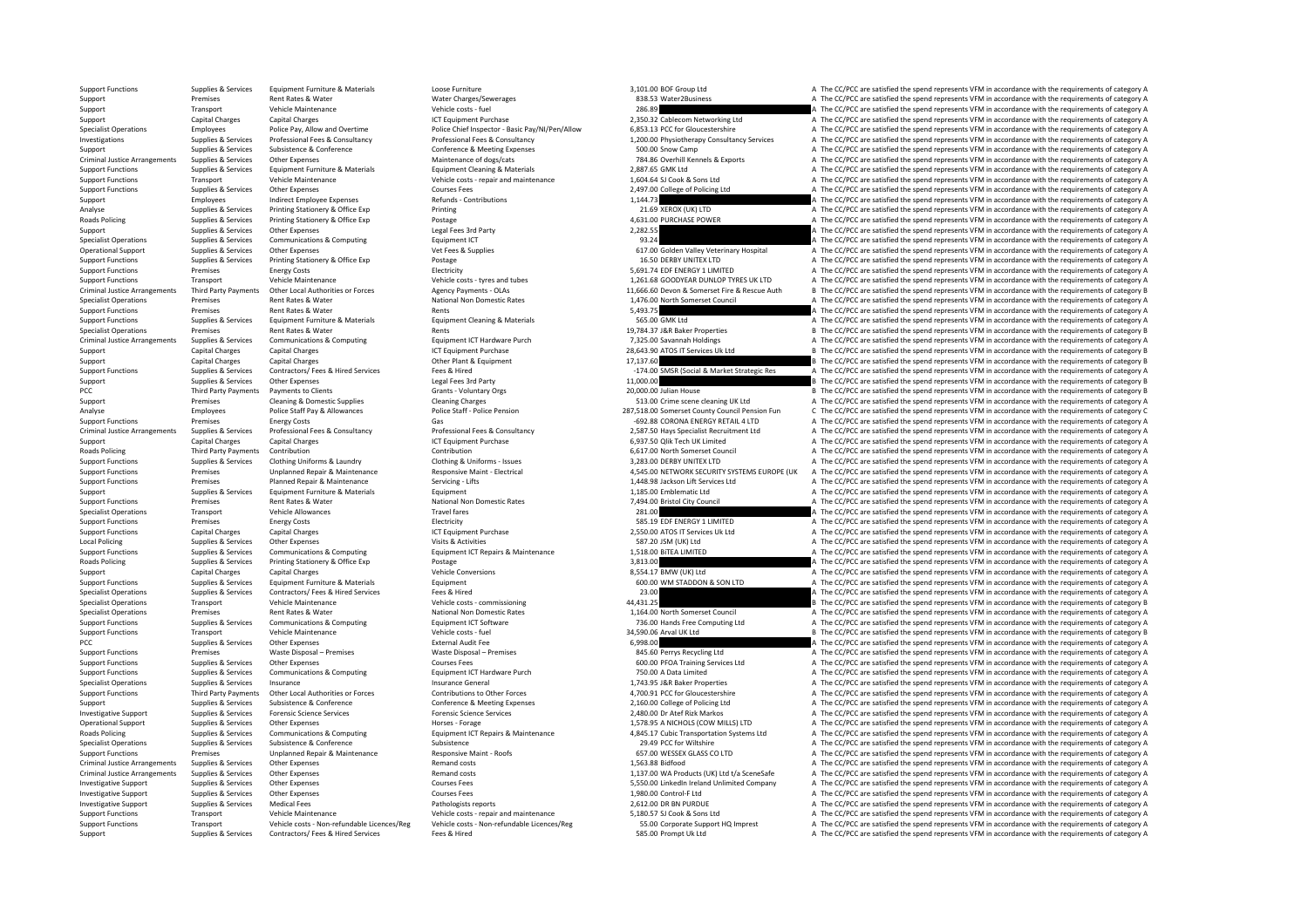Criminal Justice Arrangements Third Party Payments Other Local Authorities or Forces Agency Payments - OLAs Agency Payments - OLAs 2,410.55 Devon & Somerset Fire & Rescue Auth A The CC/PCC are satisfied the spend represent Investigative Support Supplies & Services Forensic Science Services Forensic Science Services Forensic Science Services Forensic Science Services Forensic Science Services 7,740.00 Systems Technology Consultants Ltd A The Support Support Support Support Support Support Support Support Support Support Support Support Support Support<br>Support Functions Support Support Support Support Support Support of the Service of the Support of the spend r Support Functions Transport Vehicle Maintenance Vehicle costs • repair and maintenance 1,318.28 SJ Cook & Sons Ltd A The CC/PCC are satisfied the spend represents VFM in accordance with the requirements of category A The C Specialist Operations Supplies & Services Contractors/ Fees & Hired Services Fees & Hired Services Fees & Hired Music Fees & Hired 600.00 Fees & Hired CONCO Contractors/ Fees & Hired Services Fees & Hired Services Fees & H A The CC/PCC are satisfied the spend represents VFM in accordance with the requirements of category A Support Functions Premises Rent Rates Rent Rates Rent Rates Rent Rates National Non Domestic Rates 1,080.00 Mendip District Council A The CC/PCC are satisfied the spend represents VFM in accordance with the requirements of Opes ‐ Kennel Purchase & Maint CC/PCC are satisfied the spend represents VFM in accordance with the requirements of category A The Pet Studio A The CC/PCC are satisfied the spend represents VFM in accordance with the requi Support Functions Supplies & Services Forensic Science Services Forensic Science Services Forensic Science Services Forensic Science Services Forensic Science Services Forensic Science Services Forensic Science Services Fo Support Support Support Support Equipment Equipment Equipment Equipment and the Services Equipment Support Contents and the CC/PCC are satisfied the spend represents VFM in accordance with the requirements of category A Th  $S_{\text{unplane}}$   $S_{\text{nonlocal}}$   $S_{\text{nonlocal}}$   $S_{\text{nonlocal}}$   $S_{\text{nonlocal}}$   $S_{\text{nonlocal}}$   $S_{\text{nonlocal}}$   $S_{\text{nonlocal}}$   $S_{\text{nonlocal}}$   $S_{\text{nonlocal}}$   $S_{\text{nonlocal}}$   $S_{\text{nonlocal}}$   $S_{\text{nonlocal}}$   $S_{\text{nonlocal}}$   $S_{\text{nonlocal}}$   $S_{\text{nonlocal}}$   $S_{\text{nonlocal}}$   $S_{\text{nonlocal}}$   $S_{\text{nonlocal}}$   $S_{\text{nonlocal}}$  Support Functions Transport Vehicle Maintenance Vehicle costs – fuel Vehicle costs – fuel are vehicle costs – fuel are are at the conductions and the spend represents VFM in accordance with the requirements of category B T Investigative Support Supplies & Services Forensic Science Services Forensic Science Services 2,402.95 Orchid Cellmark Ltd A The CC/PCC are satisfied the spend represents VFM in accordance with the requirements of category Support Property Partnership B The CC/PCC are satisfied the spend represents VFM in accordance with the requirements of category B Support Capital Charges Capital Charges Capital Charges Additions:Non Enhanc Cn&Wk B&I 4,815.00 OccupEye A The CC/PCC are satisfied the spend represents VFM in accordance with the requirements of category A The CC/PCC are Support Functions Support Functions Support Functions Support Functions Conting Uniforms Catalogy A Conting Uniforms Catalogy Clothing & Uniforms Conting Uniforms Conting Uniforms Conting Uniforms Conting Uniforms Conting Support Capital Charges Capital Charges Capital Charges Vehicle Conversions Vehicle Conversions 8,554.17 BMW (UK) Ltd A The CC/PCC are satisfied the spend represents VFM in accordance with the requirements of category A Th Analyse Third Party Payments Other Local Authorities or Forces Agency Payments - OLAs Agency Payments - OLAs 110,833.34 Peninsula Pensions C The CC/PCC are satisfied the spend represents VFM in accordance with the requirem Supplies & Services Equipment Furniture & Materials Equipment Operational Equipment Operational 1,365.00 Direct Supply (UK) Ltd A The CC/PCC are satisfied the spend represents VFM in accordance with the requirements of cat Support Transport Vehicle Maintenance Vehicle costs Fuel Vehicle costs fuel and the Support Support Vehicle Maintenance Vehicle costs Fuel 8,632.65 Certas Energy UK Ltd A The CC/PCC are satisfied the spend represents VFM i Support Functions Premises Unplanned Repair & Maintenance Responsive Maint - Plumbing & Water and the Support Puncil of Design of Allian Control of the COPCC are satisfied the spend represents VFM in accordance with the re Specialist Operations Employees Police Pay & Allowances Police PC – Basic Pay/NI/Pen 4,524.51 PCC for Devon & Cornwall A The CC/PCC are satisfied the spend represents VFM in accordance with the requirements of category A Support Premises Support Premises Rent Rates & Water and the candidate and the category and the category and the category and the compare and the category and the category and the spend represents VFM in accordance with th Support Functions Premises Energy Costs Energy Costs Energy Costs Electricity Electricity 520.36 British Gas Business (Electric) A The CC/PCC are satisfied the spend represents VFM in accordance with the requirements of ca B The CC/PCC are satisfied the spend represents VFM in accordance with the requirements of category B Example To the Unplanned Repair & Maintenance Maintenance Responsive Maint - Electrical Maintenance Responsive Maint - Electrical SAPS.00 Solar Valley Electrical Limited A The CC/PCC are satisfied the spend represents VFM Roads Policing Supplies & Services Contractors/ Fees & Hired Services Fees & Hired Services Fees & Hired 3,375.00 Redspeed International Ltd A The CC/PCC are satisfied the spend represents VFM in accordance with the requir Support Functions Support Functions Computing Equipment ICT Repairs & Maintenance 1,899.95 PJ & RHS LTD A The CC/PCC are satisfied the spend represents VFM in accordance with the requirements of category A The CC/PCC are s Support Functions Supplies & Services Printing Stationery & Office Exp Postage Printing Postage Postage Postage 4,322.33 PURCHASE POWER A The CC/PCC are satisfied the spend represents VFM in accordance with the requirement Support Functions Supplies & Services Catering Catering Catering Catering Catering Catering Catering Catering Catering Catering Support Function A The CC/PCC are satisfied the spend represents VFM in accordance with the re Analyse Employees Police Staff Pay & Allowances Staffing Agency Analyse and A 277.66 Matrix SCM Ltd B The CC/PCC are satisfied the spend represents VFM in accordance with the requirements of category B The CC/PCC are satis 1,104.86 Overhill Kennels & Exports<br>14,327.75 Woodway Engineering Ltd<br>14,327.75 Woodway Engineering Ltd<br>16 B The CC/PCC are satisfied the spend represents VFM in accordance with the requirements of category B Support Capital Charges Capital Charges Vehicle Conversions Vehicle Conversions 14,327.75 Woodway Engineering Ltd B The CC/PCC are satisfied the spend represents VFM in accordance with the requirements of category B Criminal Justice Arrangements Supplies & Services Other Expenses Material Supplies Criminal Justice Arrangements Supplies & Services Other Expenses Remand Costs Remand costs Remand Costs 1,428.79 Bidfood a SAS.68 Computate Support Functions Supplies & Services Communications & Computing Equipment ICT Software Equipment ICT Software 6,687.68 Computacenter (UK) Ltd A The CC/PCC are satisfied the spend represents VFM in accordance with the requ Analyse Supplies Services Equipment Furniture & Materials Equipment Operational 912.00 D.tec International Limited A The CC/PCC are satisfied the spend represents VFM in accordance with the requirements of category A Support Capital Charges Capital Charges Vehicles Purchase Vehicles Purchase 9,650.00 Hyundai Motor Company Ltd A The CC/PCC are satisfied the spend represents VFM in accordance with the requirements of category A Criminal Justice Arrangements Supplies & Services Other Expenses Media District Criminal Criminal Justice Arrangements Of Districte Criminal Justice Arrangements of category A The CC/PCC are satisfied the spend represents Supplies & Services Printing Stationery & Office Exp Reprographics experiments are a memory and the specialist Computer Centres A The CC/PCC are satisfied the spend represents VFM in accordance with the requirements of cat Support Capital Charges Capital Charges Capital Charges Capital Charges Vehicles Purchase Vehicles Purchase 32,881.98 Volvo Car UK Ltd B The CC/PCC are satisfied the spend represents VFM in accordance with the requirements Roads Policing Transport Vehicle Workshops/Maintenance Vehicle recovery 599.36 AA Business Services <sup>A</sup> The CC/PCC are satisfied the spend represents VFM in accordance with the requirements of category A Support Capital Charges Capital Charges Capital Charges Construction & Conversion Works 3,967.00 AVON ROAD MARK LTD A The CC/PCC are satisfied the spend represents VFM in accordance with the requirements of category A Supplies & Services Communications & Computing Equipment ICT Repairs & Maintenance 73,756.54 IBM (United Kingdom) Ltd C The CC/PCC are satisfied the spend represents VFM in accordance with the requirements of category C Specialist Operations Supplies & Services Subsistence Subsistence Subsistence Conference Accommodation Accommodation<br>
Accommodation Accommodation Accommodation and the conference and the conference and the conference and t 1,125.00 DC SMITH A The CC/PCC are satisfied the spend represents VFM in accordance with the requirements of category A<br>A The CC/PCC are satisfied the spend represents VFM in accordance with the requirements of category A Support Functions Premises Energy Costs Energy Costs Electricity Electricity Electricity Electricity Electricity and the spend of the spend represents VFM in accordance with the requirements of category A The COPCC are sat Support Premises Rent Rates & Water Landlord Service Charge Landlords Service Charge 867.75 HARTNELL TAYLOR COOK CLIENT A/C A The CC/PCC are satisfied the spend represents VFM in accordance with the requirements of categor A The CC/PCC are satisfied the spend represents VEM in accordance with the requirements of category A Support Capital Charges Capital Charges Capital Charges Support Purchase ICT Equipment Purchase 622.35 INSIGHT DIRECT (UK) LTD A The CC/PCC are satisfied the spend represents VFM in accordance with the requirements of cate Policing Term and The CC/PCC are satisfied the spend represents VFM in accordance with the requirements of category A The CC/PCC are satisfied the spend represents VFM in accordance with the requirements of category A The Support Functions Premises Unplanned Repair & Maintenance Responsive Maint ‐ Ceilings 1,289.30 DRA Maintenance Ltd A The CC/PCC are satisfied the spend represents VFM in accordance with the requirements of category A Support Functions Premises Rent Rates & Water National Non Domestic Rates National Non Domestic Rates 12,177.00 South Somerset District Council B The CC/PCC are satisfied the spend represents VFM in accordance with the req Support Functions Transport Vehicle Maintenance Vehicle costs – repair and maintenance 2,335.38 RSG ENGINEERING LTD A The CC/PCC are satisfied the spend represents VFM in accordance with the requirements of category A The Support Premises Energy Costs Energy Costs Energy Costs Electricity Electricity Electricity Function and the Support and the Support A The CC/PCC are satisfied the spend represents VFM in accordance with the requirements o Investigative Support Supplies & Services Communications & Computing Equipment ICT Software 3,200.00 Demux Video Services Ltd <sup>A</sup> The CC/PCC are satisfied the spend represents VFM in accordance with the requirements of category A Local Policing Supplies & Services Subsistence & Conference Conference Conference & Meeting Expenses Conference & Meeting Expenses 672.00 WESSEX RESERVE FORCES & CADET ASSOC A The CC/PCC are satisfied the spend represents Support Functions Premises Premises Rent Rates & Water National Non Domestic Rates National Non Domestic Rates<br>Support Support Support Support Support Premiers are equirements of category A The CC/PCC are satisfied the spe Support Supplies & Services Equipment Furniture & Materials Equipment Equipment Equipment 1,170.00 Emblematic Ltd A The CC/PCC are satisfied the spend represents VFM in accordance with the requirements of category A The CC Equipment Furniture Supplies Contained Supplies At the CC/PCC are satisfied the spend represents VFM in accordance with the requirements of category A<br>Sas so condata Engine Supplies A The CC/PCC are satisfied the spend rep Support Functions Premises Energy Costs Energy Costs Gas Gas Base Communications Communications Controller and the CONSTRIAL 4 LTD A The CC/PCC are satisfied the spend represents VFM in accordance with the requirements of Support Functions Supplies & Services Catering Catering Catering Catering Catering Catering Catering Catering Catering Catering Catering Catering Support Functions and Democratic Catering of the CONCC are satisfied the spe Support Functions Vehicle Costs repair and maintenance Support Transport Constructions and Maintenance Vehicle Costs - repair and maintenance 508.85 SAFEGUARD-SVP Ltd A The CC/PCC are satisfied the spend represents VFM in Criminal Justice Arrangements Supplies & Services Other Expenses Memand costs Permand costs 1,770.50 Charles Fellows Limited A The CC/PCC are satisfied the spend represents VFM in accordance with the requirements of catego Support Functions Supplies & Services Communications & Computing Equipment ICT Software Equipment ICT Software 1,898.75 Xerox (UK) Ltd A The CC/PCC are satisfied the spend represents VFM in accordance with the requirements Supplies & Services Contractors/ Fees & Hired Services Fees & Hired Services Fees & Hired Services Fees & Hired 625.61 CYCLESCHEME LTD A The CC/PCC are satisfied the spend represents VFM in accordance with the requirements Support Functions Supplies & Services Equipment Furniture & Materials Equipment Equipment 2,702.00 PEGASUS CATERING LTD A The CC/PCC are satisfied the spend represents VFM in accordance with the requirements of category A Support Functions Supplies & Services Clothing Uniforms & Laundry Materia Materia Laundry & Dry Cleaning Materia 1,367.07 Royal Devon and Exeter NHS Foundati A The CC/PCC are satisfied the spend represents VFM in accordanc Support Functions Supplies & Services Contractors/ Fees & Hired Services Fees & Hired Fees & Hired 833.33 CYCLESCHEME LTD A The CC/PCC are satisfied the spend represents VFM in accordance with the requirements of category Operational Support Supplies & Services Equipment Furniture & Materials Loose Furniture Content Content and the CONCES 20173 SOFT MATER (PCC) are satisfied the spend represents VFM in accordance with the requirements of ca Support Capital Charges Capital Charges Capital Charges ICT Equipment Purchase 8,447.73 SOFTWARE BOX LTD A The CC/PCC are satisfied the spend represents VFM in accordance with the requirements of category A Support Functions Supplies & Services Contractors/ Fees Alired Services Fees & Hired Fees & Hired Fees & Hired<br>Criminal Justice Arrangements Supplies & Services Printing Stationery Stationery Stationery Stationery Statione Criminal Justice Arrangements Supplies & Services Printing Stationery & Office Exp Stationery 1,282.50 JSB PRINT SOLUTIONS A The CC/PCC are satisfied the spend represents VFM in accordance with the requirements of category Support Functions Supplies & Services Contractors/ Fees & Hired Services Fees & Hired 550.00 Hands Free Computing Ltd A The CC/PCC are satisfied the spend represents VFM in accordance with the requirements of category A Third Party Payments Chher I oral Authorities or Forces Contributions to Chher Forces and the Superintery of the CONN of the CONN Case satisfied the spend represents VFM in accordance with the requirements of category A Supplies & Services Communications & Computing Equipment ICT Repairs & Maintenance 2,419.00 Basware Holdings Limited A The CC/PCC are satisfied the spend represents VFM in accordance with the requirements of category A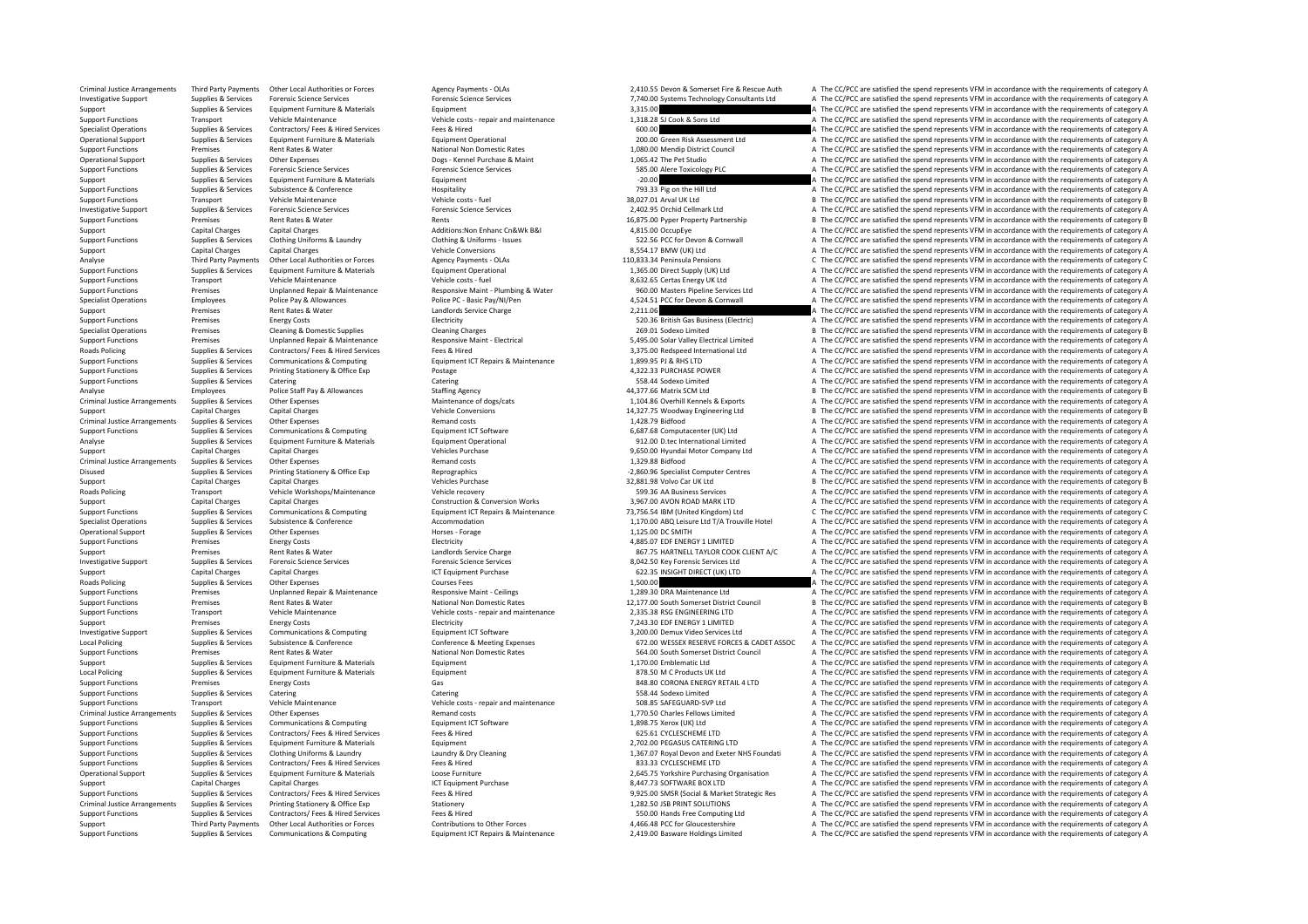Support Support Support Support Support Support Support Support Support Support Support Support Support Support<br>The CC/PCC are satisfied the spend represents VFM in accordance with the requirements of category A The CC/PCC Support Functions Supplies Services Other Expenses Legal Costs & Services 2012 A The CC/PCC are satisfied the spend represent VFM in accordance with the requirements of category A The CC/PCC are satisfied the spend represe Specialist Operations Supplies & Services Other Expenses Courses Courses Courses Courses Courses Courses Courses Courses Courses Courses Courses Courses Courses Courses Courses Courses Courses Courses Courses Courses Cours Specialist Operations Supplies & Services Subsistence & Conference Accommodation Accommodation Accommodation 1,220.20 A The CC/PCC are satisfied the spend represents VFM in accordance with the requirements of category A Th Supplies & Services Equipment Furniture & Materials Materials Equipment Cleaning & Materials Materials Equipment Cleaning & Materials Materials Supplies A The CC/PCC are satisfied the spend represents VFM in accordance wit Support Supplies & Services Other Expenses Courses Fees Courses Fees 1,850.00 CSI Tech Limited A The CC/PCC are satisfied the spend represents VFM in accordance with the requirements of category A Support Functions Premises Energy Costs Energy Costs Electricity Electricity Electricity Electricity Electricity and the serve and the spend represents of category and the spend represents VFM in accordance with the requir Support Support Support Support Support Support Support Contract Contract Contract Contract Contract Contract Contract A The CC/PCC are satisfied the spend represents VFM in accordance with the requirements of category A T Support Functions Premises Rent Rates & Water Water Water Charges/Sewerages -1,496.40 Water2Business -1,496.40 Water2Business A The CC/PCC are satisfied the spend represents VFM in accordance with the requirements of categ Support Capital Charges Capital Charges Capital Charges Vehicles Purchase 9,650.00 Hyundai Motor Company Ltd A The CC/PCC are satisfied the spend represents VFM in accordance with the requirements of category A The Company Cupper Limited Barrier Communication Communication Communication Communication Cupper Communication Cupper Cupper Cupper Cupper Cupper Cupper Cupper Cupper Cupper Cupper Cupper Cupper Cupper Cupper Cupper Cupper Cupper Cup Fremises Planned Repair & Maintenance Planned Maint - Ext Wall Window or Door 2,887.00 Avon Armour Limited Analogy A The CC/PCC are satisfied the spend represents VFM in accordance with the requirements of category A Cater Analyse Supplies & Services Catering Catering Catering Catering Catering Catering Catering Catering Catering Catering Catering Catering Catering Construction & Construction & Construction & Conversion Works and a Supplies Support Capital Charges Capital Charges Construction & Conversion Works 807.00 AVON ROAD MARK ITD A The CC/PCC are satisfied the spend represents VFM in accordance with the requirements of category A Investigative Support Supplies & Services Forensic Science Services Forensic Science Services Forensic Science Services Forensic Science Services Forensic Science Services and the Science Services and the Science Services Investigative Support Support Support Support Support Support Support Support Support Support Support Support Support Support Support Support Support Support Support Support Support Support Support Support Support Support Criminal Justice Arrangements Supplies & Services Clothing Uniforms & Laundry Marchae Laundry & Dry Cleaning Marchae Marchae 1,322.40 Royal Devon and Exeter NHS Foundati A The CC/PCC are satisfied the spend represents VFM PCC Third Party Payments Payments of Centers Clients Clients Colombia Crants Voluntary Orgs Grants Crantical Universal Crants Crantical Universal Crantical Universal Crantical Universal Critical Universal Crantical Univers Support Functions Employees Indirect Employee Expenses Direct Medical Intervention Direct Medical Intervention<br>Support A The CC/PCC are satisfied the spend represents VFM in accordance with the requirements of chategory A<br> Third Party Payments Other Local Authorities or Forces Contributions to Other Forces and A435.54 PCC for Gloucestershire and A75.54 PCC for Gloucestershire and A75.54 PCC for Gloucestershire and The CC/PCC are satisfied th Specialist Operations Capital Charges Capital Charges Capital Charges Construction & Conversion Works 13,480.00 DRA Maintenance Ltd B The CC/PCC are satisfied the spend represents VFM in accordance with the requirements of Support Functions Premises Energy Costs Energy Costs Electricity 2,806.78 EDF ENERGY 1 LIMITED A The CC/PCC are satisfied the spend represents VFM in accordance with the requirements of category A The CC/PCC are assumed to Support Capital Charges Capital Charges Capital Charges Support Purchase ICT Equipment Purchase ICT Equipment Purchase 586.26 Vodafone A The CC/PCC are satisfied the spend represents VFM in accordance with the requirements Support Functions Supplies & Services Other Expenses National Support Functions Reward Scheme 599.00 PCC for South Yorkshire A The CC/PCC are satisfied the spend represents VFM in accordance with the requirements of catego Support Functions Supplies A Services Other Expenses Constanting Supplies A The CC/PCC are satisfied the spend represents VFM in accordance with the requirements of category A<br>A The CC/PCC are satisfied the spend represent Support Functions Supplies & Services Other Expenses Support Functions Support Functions Supplies Services Other Expenses Support Functions External Audit Fee 3,609.50 A The CC/PCC are satisfied the spend represents VFM in Specialist Operations Supplies & Services Other Expenses Licences A Drug Courses Licences A Orders Licences A The CC/PCC are satisfied the spend represents VFM in accordance with the requirements of category A The CC/PCC a SUPPORT A The CC/PCC are satisfied the spend represents VFM in accordance with the requirements of category A<br>
Support Support Support A The CC/PCC are satisfied the spend represents VFM in accordance with the requirements investigative Current Current Suppliers & Services Experience Crising Control Current Current Current Current Current Current Current Current Current Current Current Current Current Current Current Current Current Current Support Transport Vehicle Maintenance vehicle costs -fuel vehicle costs -fuel and the Support are are vehicle costs fuel are are vehicle costs fuel are are at the Support B The CC/PCC are satisfied the spend represents VFM Support Capital Charges Capital Charges Capital Charges Vehicle Conversions Vehicle Conversions 7,148.85 BMW (UK) Ltd A The CC/PCC are satisfied the spend represents VFM in accordance with the requirements of category A Th enties Rent Rates & Water Mater Landlords Service Charge 650.00 FPG (UK) Ltd A The CC/PCC are satisfied the spend represents VFM in accordance with the requirements of category A Support Functions Supplies & Services Other Expenses Courses Courses Fees Consultancy Courses Fees Consultancy<br>Analyse Analyse Analyse Analyse Support Support Professional Fees Represents On the Service Development of cate Supplies & Services Professional Fees & Consultancy Professional Fees & Consultancy Professional Fees & Consultancy Professional Fees & Consultancy 2,692.50 TAUNTON DEANE BOROUGH COUNCIL A The CC/PCC are satisfied the spen Support Functions Supplies & Services Other Expenses Courses Fees Courses Fees Courses Fees 968.00 IPP Education Limited A The CC/PCC are satisfied the spend represents VFM in accordance with the requirements of category A Supplies & Services Printing Stationery & Office Exp Printing Printing Printing 12.29 XEROX (UK) LTD A The CC/PCC are satisfied the spend represents VFM in accordance with the requirements of category A Criminal Justice Arrangements Supplies Services Other Expenses Courses Courses Courses Courses Courses Courses Courses Courses Courses Courses Courses Courses Courses Courses Courses Courses Courses Courses Courses Courses Support Functions Transport Vehicle Maintenance vehicle costs – repair and maintenance vehicle costs – repair and maintenance vehicle costs – repair and maintenance vehicle costs – repair and maintenance vehicle of the CC/ Support Functions Premises Rent Rates & Water Mater Charges/Sewerages Material Material Charges/Sewerages 1,336.83 Water2Business A The CC/PCC are satisfied the spend represents VFM in accordance with the requirements of c Support Premises Rent Rates & Water National Non Domestic Rates and Support A The CC/PCC are satisfied the spend represents VFM in accordance with the requirements of category A The COMEN in accordance with the requirement Support Functions Supplies & Services Printing Stationery & Office Exp Stationery Stationery Stationery Stationery and Stationery Stationery Stationery and Stationery and Depricies and Depricies Printing Velicles Depot UK Support Capital Charges Capital Charges Vehicles Purchase 9,650.00 Hyundai Motor Company Ltd A The CC/PCC are satisfied the spend represents VFM in accordance with the requirements of category A Support Premises Energy Costs Energy Costs Energy Costs Electricity Electricity Electricity Electricity Electricity and the Support A Support A The CC/PCC are satisfied the spend represents VFM in accordance with the requi Support Functions Supplies & Services Communications & Computing Equipment ICT Hardware Purch 10,563.00 Tangible Benefit Limited <sup>B</sup> The CC/PCC are satisfied the spend represents VFM in accordance with the requirements of category B Support Capital Charges Capital Charges Capital Charges Computing ICT Equipment Purchase 15,273.00 Comparex UK Limited B The CC/PCC are satisfied the spend represents VFM in accordance with the requirements of category B S Support Functions Support Support Support Support Support Support Communications & Communications Communications Communications (CONCLETER FOR THE CONCLETER ON THE CONCLETER ON THE CONCLETER ON THE CONTENT ON THE CONTENT O Support Transport Vehicle Maintenance Vehicle Costs – tyres and tubes 1,001.00 GOODYEAR DUNLOP TYRES UK LTD A The CC/PCC are satisfied the spend represents VFM in accordance with the requirements of category A The COST In Third Party Payments Other Local Authorities or Forces Contributions to Other Forces Contributions to Other Forces 4.377.02 PCC for Gloucestershire A The CC/PCC are satisfied the spend represents VEM in accordance with the Investigative Support Support Support Support Support Support Support Support Support Support Support Support Support Support Support Support Support Support Support Support Support Support Support Support Support Support Support Transport Vehicle Allowances Vehicle Allowances Travel fares Travel fares and the Support are satisfied the spend represents VFM in accordance with the requirements of category A The Support Support Support Support Support Supplies & Services Professional Fees & Consultancy Professional Fees & Consultancy Professional Fees & Consultancy 524.47 A The CC/PCC are satisfied the spend represents VFM in accordance with the requirements of Criminal Justice Arrangements Supplies & Services Other Expenses Materials Bureau Remand costs Remand costs 611.10 Bidfood A The CC/PCC are satisfied the spend represents VFM in accordance with the requirements of category Operational Support Supplies & Services Equipment Furniture & Materials Loose Furniture Coose Furniture Coose Furniture and the COOSE Unriture and the COOSE 15,068.80 Yorkshire Purchasing Organisation B The CC/PCC are sati Support Functions Premises Premises Rent Rates & Water National Non Domestic Rates National Non Domestic Rates Rent Rates National Non Domestic Rates 690.00 Taunton Deane Borough Council A The CC/PCC are satisfied the spen Support Functions Premises Planned Repair & Maintenance Servicing Agreements Servicing Agreements 1,055.00 Virtua UK Ltd A The CC/PCC are satisfied the spend represents VFM in accordance with the requirements of category A Investigations Supplies & Services Subsistence & Conference Conference & Meeting Expenses Conference & Meeting Expenses Conference & Meeting Expenses 531.00 Penny Brohn UK Ltd A The CC/PCC are satisfied the spend represent Support Functions Supplies & Services Communications & Computing Equipment ICT Software Equipment ICT Software 23,938.02 CIVICA UK LTD B The CC/PCC are satisfied the spend represents VFM in accordance with the requirements Support Functions Premises Energy Costs Energy Costs Electricity Electricity Electricity Electricity Electricity Electricity energy and the spend represents of the conditions of the conditions of the spend represents VFM i A The CC/PCC are satisfied the spend represents VFM in accordance with the requirements of category A Support Functions Turn of Persons Third Party Payments Other Local Authorities or Forces Contributions to Other Forces Contributions to Other Forces and tubes and the Support Functions Authoritions of the CC/PCC are satisf Support Functions Transport Vehicle Maintenance Vehicle Costs – tyres and tubes 544.20 GOODYEAR DUNLOP TYRES UK LTD A The CC/PCC are satisfied the spend represents VFM in accordance with the requirements of category A The 889.00 Eurofins Forensics Services Limited  $\triangle$  A The CC/PCC are satisfied the spend represents VFM in accordance with the requirements of category A  $\triangle$  The CC/PCC are satisfied the spend represents VFM in accordance wi Support Functions Supplies & Services Contractors/ Fees & Hired Services Frees & Hired Fees & Hired Fees & Hired Fees & Hired Fees & Hired Fees & Hired Purchase 2000.00 Hay Specialist Recruitment Ltd A The CC/PCC are satis Support Capital Charges Capital Charges Capital Charges Capital Charges Furniture Purchase Furniture Purchase 707.50 CJ FREEMAN & CO LTD A The CC/PCC are satisfied the spend represents VFM in accordance with the requiremen Support Functions Transport Transport Constructions Are Correct Maintenance Vehicle And maintenance with the requirements of category A  $A$  The CC/PCC are satisfied the spend represents VFM in accordance with the requireme Support Support Support Support Support Other Expenses Courses Fees 2,280.00 T Kirk Forestry T/A TKF Training A The CC/PCC are satisfied the spend represents VFM in accordance with the requirements of category A Support Capital Charges Capital Charges Vehicles Purchase Vehicles Purchase 32,881.98 Volvo Car UK Ltd B The CC/PCC are satisfied the spend represents VFM in accordance with the requirements of category B Support Functions Premises Diplanned Repair & Maintenance Maintenance Responsive Maint - Sanitary Services 1,790.00 DRA Maintenance Ltd A The CC/PCC are satisfied the spend represents VFM in accordance with the requirement Support Functions Supplies & Services Other Expenses Courses Fees Courses Fees 623.20 Performance Solutions Consulting Lt A The CC/PCC are satisfied the spend represents VFM in accordance with the requirements of category Support Functions Transport Vehicle Maintenance Vehicle Maintenance Vehicle costs fuel Vehicle Costs fuel 35,662.70 Arval UK Itd B The CC/PCC are satisfied the spend represents VFM in accordance with the requirements of ca Support Functions Premises Premises Rent Rates & Water National Non Domestic Rates National Non Domestic Rates 21,692.00 Bristol City Council B The CC/PCC are satisfied the spend represents VFM in accordance with the requi Investigations Supplies & Services Communications & Computing Tel Enquiry Service Tel Enquiry Service 10,465.00 Equifax Limited B The CC/PCC are satisfied the spend represents VFM in accordance with the requirements of cat Support Functions Supplies & Services Printing Stationery & Office Exp Postage Postage 1,079.61 NEOPOST FINANCE LIMITED A The CC/PCC are satisfied the spend represents VFM in accordance with the requirements of category A Support Functions Transport Vehicle Maintenance Vehicle Costs repair and maintenance 1,116.64 BMW (UK) Ltd A The CC/PCC are satisfied the spend represents VFM in accordance with the requirements of category A Criminal Justice Arrangements Supplies & Services Contractors/Fees & Hired Services Fees & Hired Services Fees & Hired Services Fees & Hired Fees & Hired Fees & Hired Arrangements of category A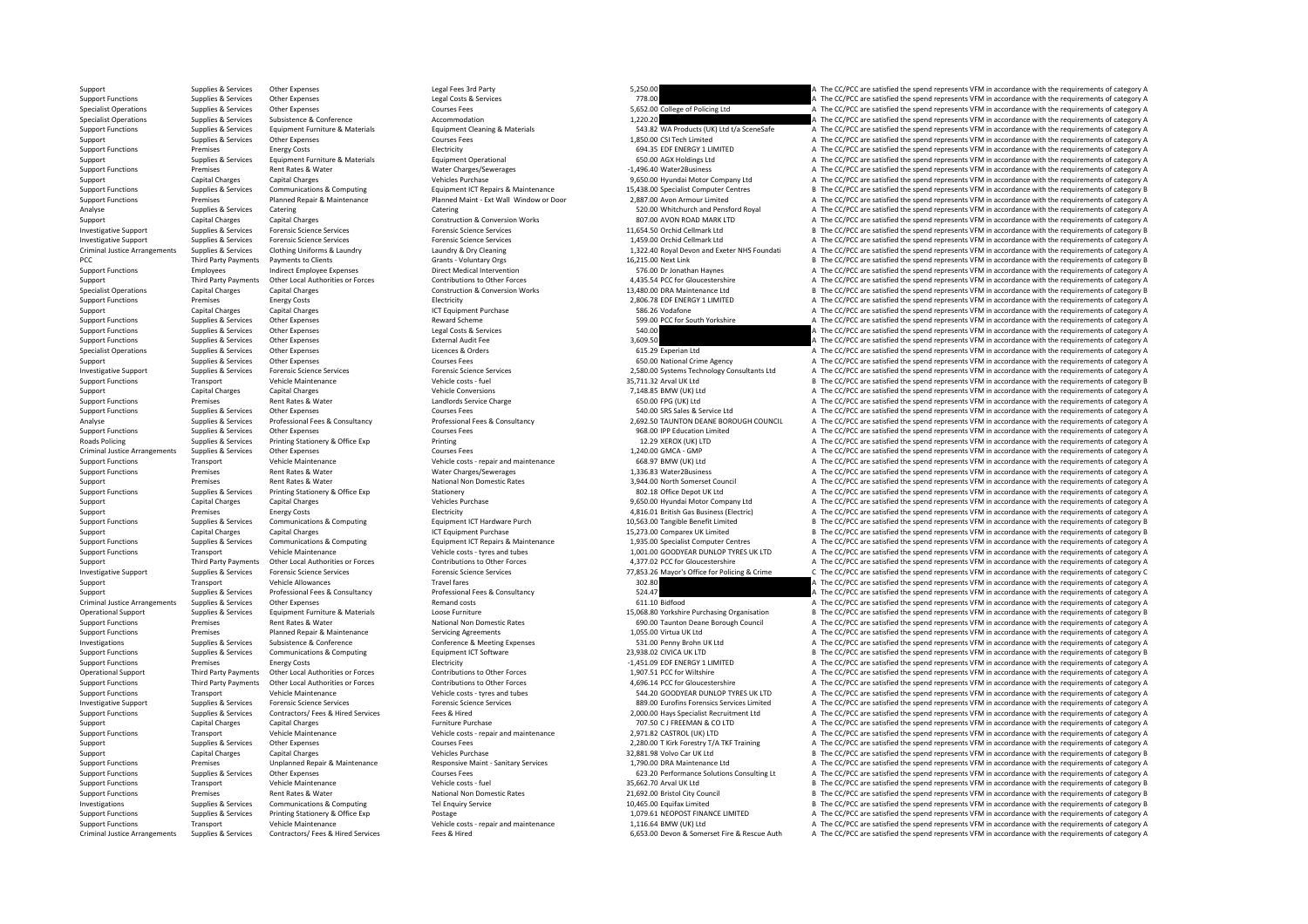Support Functions Supplies & Services Printing Stationery & Office Exp Reprographics Reprographics 18.09 PCC for Devon & Cornwall A The CC/PCC are satisfied the spend represents VFM in accordance with the requirements of c Investigative Support Support Support Support Services Forensic Science Services Forensic Science Services Forensic Science Services Forensic Science Services Forensic Science Services Forensic Science Services and a 23.15 Support Functions Security Premises Rent Rates & Mater Mater Mater Mater Mater Mater A The CL/PC are a material the spend represents VFM in accordance with the sequirements of category A The CL/PC are satisfied the spend r Specialist Operations Supplies & Services Equipment Furniture & Materials Equipment Purchase Equipment Purchase<br>
Support Functions Support Purchase Capital Charges Capital Charges Capital Charges Capital Charges Capital Ch Support Functions Capital Charges Capital Charges ICT Equipment Purchase 12,247.50 Redwood Technologies Limited B The CC/PCC are satisfied the spend represents VFM in accordance with the requirements of category B Support Support Functions Supplies & Services Communications & Computing Equipment ICT Repairs & Maintenance 4,832.72 Rocom Ltd A The CC/PCC are satisfied the spend represents VFM in accordance with the requirements of category A Support Functions Supplies & Services Catering Catering Catering Catering Catering Catering Catering Catering Catering Catering Catering Catering Catering Catering Catering Catering Catering Catering Purchase Category A Th Support Capital Charges Capital Charges Furniture Purchase Fundium Purchase 1,260.66 GRATNELLS LTD A The CC/PCC are satisfied the spend represents VFM in accordance with the requirements of category A Support Functions Premises Waste Disposal – Premises Waste Disposal – Premises Waste Disposal – Premises Waste Disposal – Premises Waste Disposal – Premises Waste Disposal – Premises Waste Disposal – Premises S23.46 SUEZ R Support Functions Supplies & Services Forensic Science Services Forensic Science Services Forensic Science Services Forensic Science Services Forensic Science Services Forensic Science Services 715.00 Alere Toxicology PLC Support Support Support Clothing Uniforms & Laundry Clothing & Uniforms can stock 547.78 SBI Tac Pro Ltd A The CC/PCC are satisfied the spend represents VEM in accordance with the souisements of category A The CC/PCC are s Support Capital Charges Capital Charges Capital Charges Provide Conversions Vehicle Conversions 7,263.25 BMW (UK) Ltd A The CC/PCC are satisfied the spend represents VFM in accordance with the requirements of category A Th Specialist Operations Transport Vehicle Maintenance Vehicle costs – fuel vehicle costs – fuel 4,763.49 A The CC/PCC are satisfied the spend represents VFM in accordance with the requirements of category A The CO/PCC are sa Supplies & Services Communications & Computing Equipment ICT Repairs & Maintenance 62,582.04 Capita Secure Information Solutions C The CC/PCC are satisfied the spend represents VFM in accordance with the requirements of ca Specialist Operations Supplies & Services Other Expenses Samples Courses Fees 532.00 College of Policing Ltd A The CC/PCC are satisfied the spend represents VFM in accordance with the requirements of category A Roads Policing Supplies & Services Printing Stationery & Office Exp Postage 2,992.30 Printing Stationery & Office Exp Postage 2,992.30 A The CC/PCC are satisfied the spend represents VFM in accordance with the requirements Investigative Support Supplies & Services Forensic Science Services Forensic Science Services Procensic Science Services Forensic Science Services Forensic Science Services Forensic Science Services 2,080.00 Orchid Cellmar Support Supplies & Services Other Expenses 2001 and Support Legal Fees 3rd Party Party 1,300.00 and a The CC/PCC are satisfied the spend represents VFM in accordance with the requirements of category A The Support Category Support Premises Energy Costs Energy Costs Energy Costs Electricity Electricity A The CC/PCC are satisfied the spend represents VFM in accordance with the requirements of category A The Support Functions and the requiremen Support Functions Premises Rent Rates & Water National Non Domestic Rates 13,434.00 South Gloucestershire B The CC/PCC are satisfied the spend represents VFM in accordance with the requirements of category B Support Functions Premises Energy Costs Energy Costs Electricity Electricity Electricity and the spend represents VFM in accordance with the requirements of category A Support Functions and Englesting Third Party Payments Other Local Authorities or Forces Contributions to Other Forces Contributions to Other Forces Contributions of the Forces and ACCOS-38 PCC for Gloucestershire and ACCOP Support Functions Transport Vehicle Maintenance Vehicle costs – repair and maintenance 942.39 SJ Cook & Sons Ltd A The CC/PCC are satisfied the spend represents VFM in accordance with the requirements of category A The CC/ Support Functions and Third Party Payments Other Local Authorities or Forces Contributions to Other Forces Contributions to Other Forces and the COLOGO PCC for Gloucestershire and The CC/PCC are satisfied the spend represe B The CC/PCC are satisfied the spend represents VFM in accordance with the requirements of category B Support Functions Premises Premises Planned Repair & Maintenance Servicing - Servicing - Severage Pumps & Septic and a septic and a septic are satisfied the spend represents VFM in accordance with the requirements of categ Support Functions Supplies & Services Other Expenses Courses Courses Fees Courses Courses Courses Courses Courses Courses Courses Courses Courses Courses Courses Courses Courses Courses and the Support Function COVERY SERV Premises Energy Costs Electricity Electricity Electricity and the special and the specialist Operations Premises Energy Costs Energy Costs Energy Costs Energy Costs Energy Costs Electricity and the requirements of category Support Functions Capital Charges Capital Charges 13,770 ATOS ICT Equipment Purchase 13,770.59 ATOS ITS CONTECT Services Uk Ltd B The CC/PCC are satisfied the spend represents VFM in accordance with the requirements of cat Specialist Operations Employees Police Pay & Allowances Police Inspection Police Inspector - Basic Pay/NI/Pen/Allow 6,532.48 PCC for Willshire 6,532.48 PCC for Millshire ATHE CC/PCC are satisfied the spend represents VFM i Other Expenses Computing Maintenance of dogs/cats category A computer of the Section of Maintenance of dogs/cats and the Section of the Section of the Section of the CC/PCC are satisfied the spend represents VFM in accorda Support Functions<br>Support Functions and the control of the control of the control of the control of the control of the control of the control of the control of the control of the control of the control of the control of th Sunnort Eunerions Third Party Payments Other Ioral Authorities or Forces Contributions to Other Forces Contributions to Other Forces 2008 90 PC for Gloucestershire A The CC/PCC are satisfied the spend represents VFM in acc Analyse Transport Vehicle Allowances Travel fares Travel fares Travel fares 12,431.12 B The CC/PCC are satisfied the spend represents VFM in accordance with the requirements of category B Criminal Justice Arrangements Supplies & Services Other Expenses Courses Courses Fees 2,734.00 College of Policing Ltd A The CC/PCC are satisfied the spend represents VFM in accordance with the requirements of category A T Sunnies & Sunnies Sunnies Sunnies Sunnies Sunnies Sunnies Sunnies Sunnies Sunnies Sunnies Sunnies Sunnies Sunnies Sunnies Sunnies Sunnies Sunnies Sunnies Sunnies Sunnies Sunnies Sunnies Sunnies Sunnies Sunnies Sunnies Sunn Support Functions and Development Other Incident Internet Contributions to Chefforces Contributions of Contributions of Contributions of Contributions of Contributions of Contributions of Contributions of Contributions of Support Functions Premises Premises Rent Rates & Water Landlords Service Charge Landlords Service Charge Landlords Service Charge Service Charge Service Service Charge Service Charge 5,981.45 GVA Grimley Ltd Client A/C re Support Supplies & Services Communications & Computing Equipment ICT Software Equipment ICT Software 690.00 Softcat Limited A The CC/PCC are satisfied the spend represents VFM in accordance with the requirements of categor Support Supporters Communications & Computing Telephone Calls 510.00 Vodafone Corporate Limited A The CC/PCC are satisfied the spend represents VFM in accordance with the requirements of category A Support Support Supplies & Services Equipment Furniture & Materials Equipment Equipment Equipment Equipment Equipment Equipment 660.00 are satisfied the spend represents VFM in accordance with the requirements of category Support Functions Premises Planned Repair & Maintenance Repairs Repairs Repairs Advant General 35,375.49 Integral UK Ltd B The CC/PCC are satisfied the spend represents VFM in accordance with the requirements of category B Examples Rent Rates & Water Mater Rents Rents Rents Rents Rents Rents Rents Rents Rents Rents Rents Rents Rent Rents Rents Rent Rents Rent Rents Rent Rents Rent Rents Rent Rents Rents and the spend represent and represents Support Functions Supplies & Services Communications & Computing equipment ICT Repairs & Maintenance 117,716.65 EPI-USE Labs Limited C The CC/PCC are satisfied the spend represents VFM in accordance with the requirements o Support Support Supplies & Services Printing Stationery & Office Exp Printing Printing Printing Printing Printing Printing Printing and the Support A The CC/PCC are satisfied the spend represents VFM in accordance with the of The COSTS Energy Costs Electricity Electricity and the COSTS Electricity 753.70 British Gas Business (Electricity A The CC/PCC are satisfied the spend represents VFM in accordance with the requirements of category A The Roads Policing Supplies & Services Other Expenses Courses Courses Expenses Courses Fees 730.00 Institute of Traffic Accident Inves A The CC/PCC are satisfied the spend represents VFM in accordance with the requirements of Premises Rent Rates & Water Mational Non Domestic Rates 18,981.00 North Somerset Council B The CC/PCC are satisfied the spend represents VFM in accordance with the requirements of category B Support Functions Supplies & Services Equipment Furniture & Materials Equipment Equipment Equipment 1,182.00 Dynamic CCTV Ltd A The CC/PCC are satisfied the spend represents VFM in accordance with the requirements of categ Criminal Justice Arrangements Arrangements Premises Rent Rates Rent Rates Arrangements of Category A The CC/PCC arrangements A The CC/PCC are satisfied the spend represents VFM in accordance with the requirements of catego Third Party Payments Other Local Authorities or Forces Contributions to Other Forces Contributions to Other Forces 4,422.07 PCC for Gloucestershire A The CC/PCC are satisfied the spend represents VFM in accordance with the Local Policing Supplies & Services Professional Fees & Consultancy Professional Fees & Consultancy Professional Fees & Consultancy and the Supplies and the CONCOS School Speakers Enterprise Limited A The CC/PCC are satisfi Support Functions Employees Indirect Employee Expenses Direct Medical Intervention Direct Medical Intervention<br>Support Functions Support Professional Fees & Consultancy Professional Fees & Consultancy Professional Fees & C Support Functions Supplies & Services Professional Fees & Consultancy Professional Fees & Consultancy Professional Fees & Consultancy Professional Fees & Consultancy Professional Fees & Consultancy Professional Fees & Cons Specialist Operations Employees Police Pay & Allowances Police Pay A Microsoft Police Sergeant - Basic Pay/NI/Pen 4,744.34 PCC for Wiltshire A The CC/PCC are satisfied the spend represents VFM in accordance with the requir Professional Fees & Consultancy Professional Fees & Consultancy Consultancy 2,587.50 Hays Specialist Recruitment Ltd A The CC/PCC are satisfied the spend represents VFM in accordance with the requirements of category A Support Functions Supplies & Services Equipment Furniture & Materials Equip Rental/Lease Admin Equip Rental/Lease Admin 500.00 and the Support Equipment Compare and the CC/PCC are satisfied the spend represents VFM in acco Investigations Supplies & Services Grants & Subscriptions Subscriptions Subscriptions Subscriptions Subscriptions Subscriptions Subscriptions Subscriptions Subscriptions Subscriptions Subscriptions Subscriptions Subscripti A The CC/PCC are satisfied the spend represents VFM in accordance with the requirements of category A Support Capital Charges Capital Charges Capital Charges Vehicles Purchase Vehicles Purchase 9,650.00 Hyundai Motor Company Ltd A The CC/PCC are satisfied the spend represents VFM in accordance with the requirements of cate Support Functions Supplies & Services Equipment Furniture & Materials Equipment Equipment 1,115.50 PRO‐TECT SAFETY SIGNS A The CC/PCC are satisfied the spend represents VFM in accordance with the requirements of category A A The CC/PCC are satisfied the spend represents VFM in accordance with the requirements of category A Criminal Justice Arrangements Supplies & Services Clothing Uniforms & Laundry Materials County & Materials and Materials County Materials and Materials and two materials and Exect of Decambent of the CC/PCC are satisfied t Operational Support Supplies & Services Equipment Furniture & Materials Equipment Operational Equipment Operational<br>
Support Functions Premises For the Control of Support of Cases (as Cases Cases Cases Cases Cases 1117) A Support Functions Premises A The CC/PCC are satisfied the spend represents VFM in accordance with the requirements of category A The CC/PCC are satisfied the spend represents VFM in accordance with the requirements of cate Criminal Justice Arrangements Supplies & Services Other Expenses Remand costs Remand costs 649.80 WA Products (UK) Ltd t/a SceneSafe A The CC/PCC are satisfied the spend represents VFM in accordance with the requirements o Support Functions Premises Energy Costs Energy Costs Electricity Electricity A S92.16 EDF ENERGY 1 LIMITED A The CC/PCC are satisfied the spend represents VFM in accordance with the requirements of category A Support Capital Charges Capital Charges 2,775,00 Quik Tech UK Limited A The CC/PCC are satisfied the spend represents VFM in accordance with the requirements of category A Support Functions Premises Energy Costs Energy Costs Electricity Electricity Electricity 14,178.09 EDF ENERGY 1 LIMITED B The CC/PCC are satisfied the spend represents VFM in accordance with the requirements of category B Investigative Support Support Support Support Supportes Medical Fees Pathologists reports 2,591.00 FORENSIC PATHOLOGY SERVICES A The CC/PCC are satisfied the spend represents VFM in accordance with the requirements of cate Support Capital Charges Capital Charges Capital Charges Construction & Conversion Works 7,000.00 Solar Valley Electrical Limited A The CC/PCC are satisfied the spend represents VFM in accordance with the requirements of ca Support Capital Charges Capital Charges Capital Charges ICT Equipment Purchase 1,150.00 Internet Videocommunications Ltd A The CC/PCC are satisfied the spend represents VFM in accordance with the requirements of category A Roads Policing Supplies & Services Equipment Furniture & Materials Equipment Operational equipment Operational Ltd A The CC/PCC are satisfied the spend represents VFM in accordance with the requirements of category A Support Functions Transport Vehicle Maintenance Vehicle Costs insurance Vehicle costs vehicle costs vehicle costs vehicle costs vehicle costs vehicle costs vehicle costs vehicle costs vehicle costs vehicle costs vehicle co Criminal Justice Arrangements Supplies & Services Contractors/ Fees & Hired Services Fees & Hired Services Fees & Hired Fees & Hired Fees & Hired Fees A Hired Fees A Hired Services Fees & Hired Fees A Hired Fees A Hired Fe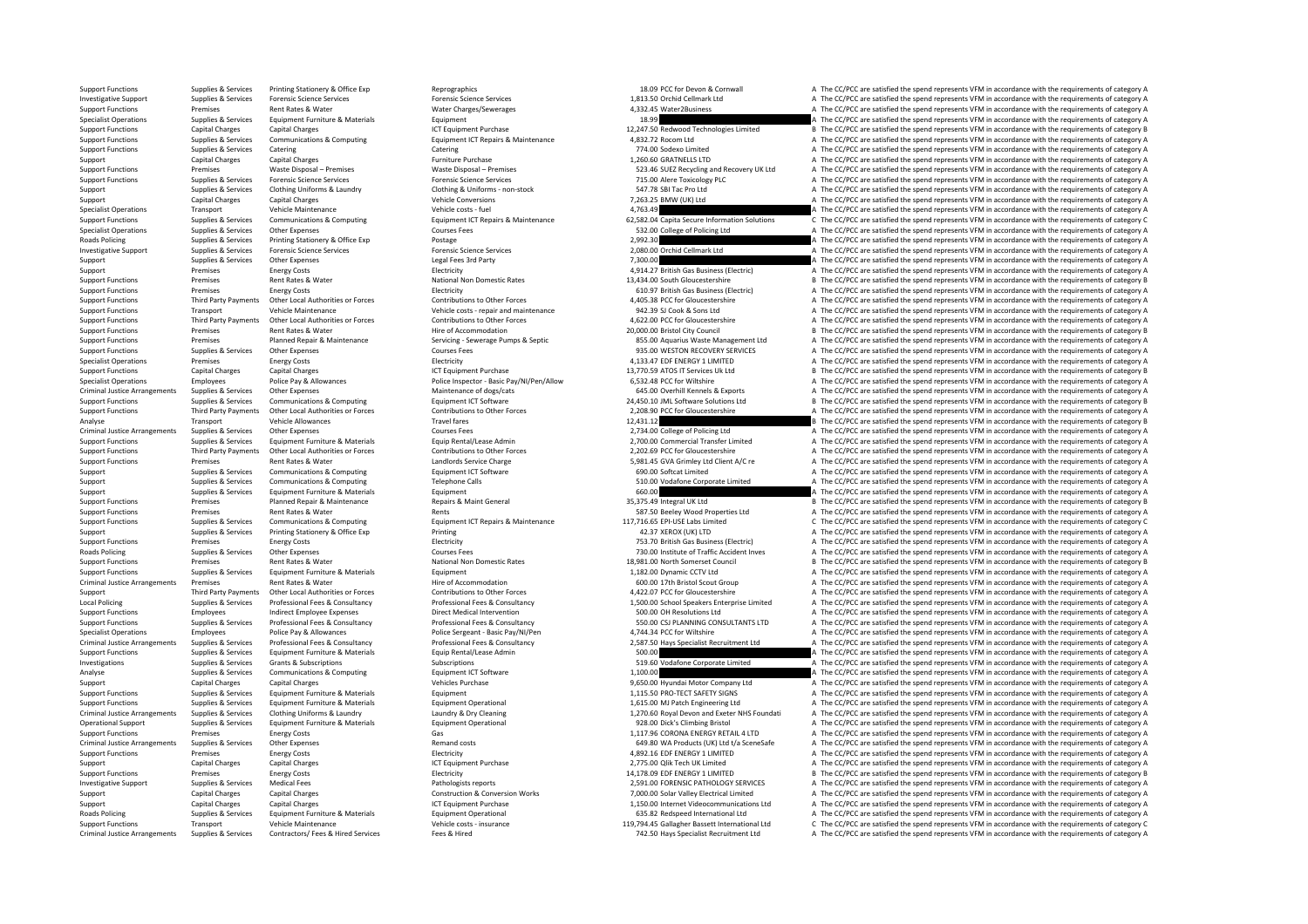Support Support Support Support Equipment Equipment Equipment Equipment Equipment 1,302.70 Cotswold Outdoor Ltd A The CC/PCC are satisfied the spend represents VFM in accordance with the requirements of category A The CC/P Support Functions Premises Energy Costs Electricity Electricity and the contract and the contract are and the contract are satisfied the spend represents VFM in accordance with the requirements of category A The CC/PCC are Support Functions Supplies & Services Other Expenses Courses Courses Courses Courses Courses Courses Courses Courses Courses Courses Courses Courses Courses Courses Courses Courses Courses Courses Courses Courses Courses C Support Functions Supplies & Services Professional Fees & Consultancy Professional Fees & Consultancy Professional Fees & Consultancy Professional Fees & Consultancy and the COLOC SUPPORT A The CC/PCC are satisfied the spe Support Functions Premises Energy Costs Gas Costs Gas 2,601.70 CORONA ENERGY RETAIL 4 LTD A The CC/PCC are satisfied the spend represents VFM in accordance with the requirements of category A The CO/PCC are satisfied the s Equipment Furniture of Category A Capital Supplies A The CC/PCC are satisfied the spend represents VFM in accordance with the requirements of category A Support Functions Premises Rent Rates Rent Rates Rent Rates Rent Rates Rent Rates Rent Rates Adventure in the Support Continuum Continuum Continuum Continuum Continuum Continuum Continuum Continuum Continuum Continuum Cont Support Capital Charges Capital Charges Capital Charges Construction & Construction & Conversion Fees 750.00 Edmond Shipway A The CC/PCC are satisfied the spend represents VFM in accordance with the requirements of categor Support Functions Supplies & Services Forensic Science Services Forensic Science Services Forensic Science Services Forensic Science Services Forensic Science Services Forensic Science Services Forensic Science Servicies P Support Functions Premises Planned Repair & Maintenance Servicing • Mechanical Plant 26,756.55 Integral UK Ltd B The CC/PCC are satisfied the spend represents VFM in accordance with the requirements of category B The CC/PC Support Functions Supplies & Services Catering Catering 729.00 Sodexo Limited <sup>A</sup> The CC/PCC are satisfied the spend represents VFM in accordance with the requirements of category A Support Support Support Subscriptions Subscriptions Subscriptions Subscriptions Subscriptions Subscriptions and the CC/PCC are satisfied the spend represents VFM in accordance with the requirements of category A The CC/PCC of the C/PCC are satisfied the spend represents VFM in accordance with the requirements of category A The C/PCC are satisfied the spend represents VFM in accordance with the requirements of category A The C/PCC are satisfi National Non Domestic Rates **20,499.00 North Somerset Council** C The CC/PCC are satisfied the spend represents VFM in accordance with the requirements of category C Postage of C. At the CC/PCC are satisfied the spend repre Support Functions Supplies & Services Printing Stationery & Office Exp Postage Printing Stationery & Office Exp Postage 8.25 DERBY UNITEX LTD A The CC/PCC are satisfied the spend represents VFM in accordance with the requi Support Capital Charges Capital Charges Capital Charges Vehicles Purchase Vehicles Purchase 9,650.00 Hyundai Motor Company Ltd A The CC/PCC are satisfied the spend represents VFM in accordance with the requirements of cate Local Policing Supplies & Services Equipment Furniture & Materials Equipment Equipment Pure and Security LTD A The CC/PCC are satisfied the spend represents VFM in accordance with the requirements of category A Support Functions Supplies & Services Contractors/ Fees & Hired Services Fees & Hired Services Fees & Hired Services Fees & Hired Vehicle Events Fees & Hired Vehicle Events Fees & Hired Vehicle Events Hired Vehicle Costs H Operational Support Transport Vehicle Hire Vehicle Hire Manuform Hired Vehicle Costs 1,024.80 Scot Group Ltd A The CC/PCC are satisfied the spend represents VFM in accordance with the requirements of category A The CC/PCC Criminal Justice Arrangements Supplies & Services Other Expenses Remand costs Remand costs Remand costs S25.85 WA Products (UK) Ltd t/a SceneSafe A The CC/PCC are satisfied the spend represents VFM in accordance with the r Support Capital Charges Capital Charges Capital Charges Construction & Construction & Conversion Works 671.00 Sign Efex Ltd A The CC/PCC are satisfied the spend represents VFM in accordance with the requirements of categor Support Functions Premises Planned Repair & Maintenance Servicing - Mechanical Plant 8,269.67 Integral UK Ltd A The CC/PCC are satisfied the spend represents VFM in accordance with the requirements of category A Investigations Supplies & Services Professional Fees & Consultancy Professional Fees & Consultancy Professional Fees & Consultancy 534.76 Consultances and Free Computing Ltd A The CC/PCC are satisfied the spend represents Supplies & Services Other Expenses Courses Fees Courses Fees 717.00 Hands Free Computing Ltd A The CC/PCC are satisfied the spend represents VFM in accordance with the requirements of category A The CC/PCC are satisfied th Support Support Support Support Support Support Support Support Support Support Support Support Support Support Support Support Support Support Support Support Support Support Support Support Support Support Support Suppor Support Support Support Support Support Support Communications & Computing Equipment ICT Hardware Purch Equipment Computing and the CONSICHT DIRECT (UK) LTD A The CC/PCC are satisfied the spend represents VFM in accordance Support Functions Premises Premises Rent Rates & Water National Non Domestic Rates National Non Domestic Rates 1,116.00 North Somerset Council A The CC/PCC are satisfied the spend represents VFM in accordance with the requ Supplies & Services Equipment Furniture & Materials Loose Furniture Loose Furniture Loose Furniture Loose Furniture 1992 MARK COLLCUTT A The CC/PCC are satisfied the spend represents VFM in accordance with the requirements Support Support Support Other Expenses Legal Fees 3rd Party 4,193.50 A The CC/PCC are satisfied the spend represents VFM in accordance with the requirements of category A The CC/PCC are satisfied the spend represents VFM i Investigative Support Supplies & Services Forensic Science Services Forensic Science Services Forensic Science Services Forensic Science Services Forensic Science Services (2,580,00 Systems Technology Consultants Ltd A The Criminal Justice Arrangements Supplies & Services Professional Fees & Consultancy Consultancy Professional Fees & Consultancy Professional Fees & Consultancy Professional Fees & Consultancy Professional Fees & Consultancy Premises Rent Rates & Water Mational Non Domestic Rates 2,004.00 North Somerset Council A The CC/PCC are satisfied the spend represents VFM in accordance with the requirements of category A The SC ATHE CC/PCC are satisfied Support Capital Charges Capital Charges Vehicle Conversions Vehicle Conversions 8,554.17 BMW (UK) Ltd A The CC/PCC are satisfied the spend represents VFM in accordance with the requirements of category A Criminal Justice Arrangements Supplies & Services Other Expenses Maintenance of dogs/cats Maintenance of dogs/cats of the CONCENT Maintenance of dogs/cats of the CONCENT ALLY ARRENGED ATTE CONCENTRATIVE ATTE CONCENTRATIVE Support Functions Supplies & Services Other Expenses Legal Costs & Services Legal Costs & Services Legal Costs & Services 1,495.00 A The CC/PCC are satisfied the spend represents VFM in accordance with the requirements of Support Functions Support Subsistence Subsistence A Conference A The CONFerence A The CC/PCC are satisfied the spend represents VFM in accordance with the requirements of category A Support Functions Supplies & Services Communications & Computing Equipment ICT Equipment ICT a Support Equipment ICT and a Support Equipment ICT and a Support Equipment of category A The CC/PCC are satisfied the spend repr Supplies & Services Printing Stationery & Office Exp Postage Principles Protage Principles Principles Principles Principles A The CC/PCC are satisfied the spend represents VFM in accordance with the requirements of categor Support Capital Charges Capital Charges Capital Charges Anantenance Vehicles Purchase Vehicles Purchase 9,650.00 Hyundai Motor Company Ltd A The CC/PCC are satisfied the spend represents VFM in accordance with the requirem Examples Planned Repair & Maintenance Materations to Buildings and Alterations to Buildings and Alterations to Buildings 536.13 N & S Flooring (Bristol) Ltd A The CC/PCC are satisfied the spend represents VFM in accordance Support Functions Supplies & Services Communications & Computing Equipment ICT Equipment ICT 3,174.00 Telefonica UK Limited A The CC/PCC are satisfied the spend represents VFM in accordance with the requirements of categor Support Supplies & Services Other Expenses Legal Fees 3rd Party Legal Fees 3rd Party 1,468.60 A The CC/PCC are satisfied the spend represents VFM in accordance with the requirements of category A Support Functions Supplies & Services Communications & Computing Equipment ICT Repairs & Maintenance 940.00 Sepura PLC A The CC/PCC are satisfied the spend represents VFM in accordance with the requirements of category A T Support Capital Charges Capital Charges Capital Charges Construction & Construction & Conversion Fees 982.50 Dickson Powell Partnership A The CC/PCC are satisfied the spend represents VFM in accordance with the requirement Vehicle costs - repair and maintenance **Vehicle Constrants Transport Vehicle Constrants Constrants Constrants Transport A The CC/PCC are satisfied the spend represents VFM in accordance with the requirements of category A** Support Capital Charges Capital Charges Capital Charges Vehicles Purchase Vehicles Purchase 9,650.00 Hyundai Motor Company Ltd A The CC/PCC are satisfied the spend represents VFM in accordance with the requirements of cate Support Functions Supplies & Services Other Expenses Courses Courses Fees Courses Courses Courses Courses Courses Courses Courses Courses Courses Courses Courses Courses Courses Courses 700.00 VIKING ARMS LTD A The CC/PCC Support Functions and the premises and the control of the control and the control and the control and the control and the control of the control of the control of the control of the control of the control of the control of Criminal Justice Arrangements Supplies & Services Other Expenses Maintenance of dogs/cats Maintenance of dogs/cats Maintenance of dogs/cats and the COVEC are satisfied the spend represents VFM in accordance with the requir Criminal Justice Arrangements Supplies & Services Other Expenses Office Exponses Maintenance of dogs/cats Maintenance of dogs/cats and the service of the COPCC are satisfied the spend represents VFM in accordance with the Explores Printing Stationery & Office Exp Postage Principal Postage 3,166.62 A The CC/PCC are satisfied the spend represents VFM in accordance with the requirements of category A The CC/PCC are satisfied the spend represen Support Support Subsistence Subsistence Conference Accommodation Accommodation Accommodation Accommodation 1,985.50 A The CC/PCC are satisfied the spend represents VFM in accordance with the requirements of category A The Support Premises Rent Rates & Water National Non Domestic Rates 26,869.00 Bristol City Council B The CC/PCC are satisfied the spend represents VFM in accordance with the requirements of category B<br>2013 Support Functions Su Support Functions Supplies & Services Professional Fees & Consultancy Professional Fees & Consultancy Professional Fees & Consultancy Professional Fees & Consultancy (Support Function Support Functions A The CC/PCC are sat Support Functions Premises Rent Rates Rent Rates A Water National Non Domestic Rates ST6.00 Bristol City Council A The CC/PCC are satisfied the spend represents VFM in accordance with the requirements of category A Support Supplies & Services Other Expenses Legal Fees 3rd Party Legal Fees 3rd Party 606.94 A The CC/PCC are satisfied the spend represents VFM in accordance with the requirements of category A Support Functions Supplies & Services Communications & Computing Equipment ICT Software Equipment ICT Software 1,908.21 Xerox (UK) Ltd A The CC/PCC are satisfied the spend represents VFM in accordance with the requirements Supplies & Services Contractors/Fees & Hired Services Fees & Hired Fees & Hired Fees & Hired Fees & Hired Fees & Hired Contractors and the CONCES ASSES AND A SUPPLIES AND A SUPPLIES ASSESS AND A THE CONCESS AND A THE CONCE Analyse Supplies & Services Equipment Furniture & Materials Equipment Operational 1,800.00 D.tec International Limited A The CC/PCC are satisfied the spend represents VFM in accordance with the requirements of category A Support Functions Premises Premises Rent Rates & Water National Non Domestic Rates National Non Domestic Rates 1,476.00 South Gloucestershire A The CC/PCC are satisfied the spend represents VFM in accordance with the requi Support Support Support Support Support Support Support Support Support Support Support Support Support Support Support Support Support Support Support Support Support Support Support Support Support Support Support Medica C The CC/PCC are satisfied the spend represents VFM in accordance with the requirements of category C Support Capital Charges Capital Charges Capital Charges Purchase Vehicles Purchase 9,650.00 Hyundai Motor Company Ltd A The CC/PCC are satisfied the spend represents VFM in accordance with the requirements of category A Cr Criminal Justice Arrangements Supplies & Services Clothing Uniforms & Laundry Management and Dectors - call out fees<br>Criminal Justice Arrangements Supplies & Services Medical Fees Dectors - call out fees Dectors - call out Medical Fees<br>
Doctors - call out fees<br>
Contribution Contribution Contribution Contribution Contribution Contribution Contribution<br>
Contribution Contribution Contribution Contribution Contribution Contribution Contribution Local Policing Third Party Payments Contribution Contribution Contribution Contribution Contribution Contribution Contribution Contribution 11,696.50 TREBLE 5 TREBLE 1 LTD B The CC/PCC are satisfied the spend represents VF Specialist Operations Supplies & Services Printing Stationery & Office Exp Printing Printing Printing exp Printing 600.00 XEROX (UK) LTD A The CC/PCC are satisfied the spend represents VFM in accordance with the requiremen Support Functions Supplies & Services Printing Stationery & Office Exp Postage Postage 1,079.61 NEOPOST FINANCE LIMITED A The CC/PCC are satisfied the spend represents VFM in accordance with the requirements of category A Investigative Support Supplies & Services Forensic Science Services Forensic Science Services Forensic Science Services Forensic Science Services Forensic Science Services A The CC/PCC are satisfied the spend represents VF Support Functions Transport Vehicle Maintenance Vehicle Maintenance Vehicle costs – fuel 34,085.61 Arval UK Itd B The CC/PCC are satisfied the spend represents VFM in accordance with the requirements of category B Support Functions Third Party Payments Contribution Contribution Contribution Contribution Contribution Contribution Contribution 2,130.00 POLICE FEDERATION A The CC/PCC are satisfied the spend represents VFM in accordance Support Functions Supplies & Services Printing Stationery & Office Exp Postage Printing Stationery & Office Exp Postage 16.50 DERBY UNITEX LTD A The CC/PCC are satisfied the spend represents VFM in accordance with the requ Support Functions Supplies & Services Printing Stationery & Office Exp Printing Printing Printing Printing Printing Printing Printing Printing Printing Printing States Printing Printing Printing Printing Printing States an Criminal lustice Arrangements Suppliers Suppliers Cumpliers Cumpliers Cumpliers of the Expenses Cumplinate of Completion Maintenance of dogs/cats 784.86 Overhill Kennels & Exports The CC/PCC are satisfied the spend represe Specialist Operations Premises Rent Rates & Water Water Charges/Sewerages Mater 2013.38 Water2Business A The CC/PCC are satisfied the spend represents VFM in accordance with the requirements of category A